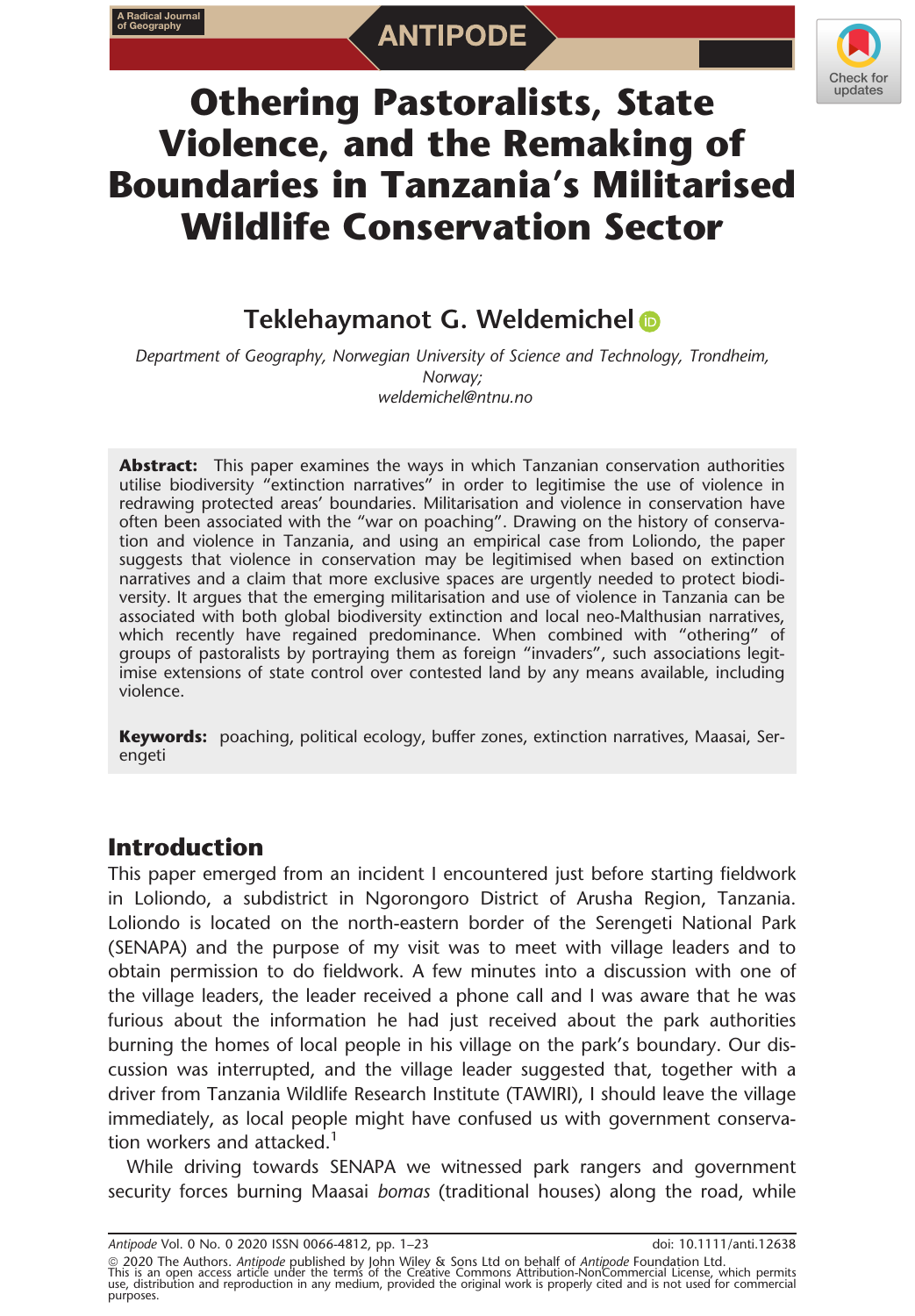the owners stood by helplessly. Investigation reports by Mittal and Fraser (2018) and Pastoralists Indigenous Non Governmental Organization's Forum (2017) later revealed that over 200 Maasai pastoralists' homes were burned on that day alone. Similar actions continued for the several months, during which c. 5800 homes were destroyed by government forces between August and November 2017, leaving more than 23,000 people homeless (Mittal and Fraser 2018).

Wildlife conservation practices, particularly in Africa, involve a long history of often violent encounters between communities and conservation authorities (Brockington and Igoe 2006). Colonial and postcolonial authorities often established exclusive protected areas through spatial designations by dividing up and containing societies and nature in discrete categories (Brockington and Igoe 2006; Neumann 2005; Ngoitiko et al. 2010). Authorities commonly used military and military-like techniques and violence to deter communities from continuing traditional hunting practices, cultivation and accessing livestock grazing grounds (Brockington 2002). Hence, violence in the name of conservation is not new (Lunstrum 2014) and it is not unique to Tanzania (Cavanagh and Benjaminsen 2015; Schauer 2018). Rather, it represents a continuation and hardening of some aspects of the violent "fortress conservation" (Brockington 2002), which was widely challenged by proponents of participatory conservation models around the end of the  $20^{th}$  century (Lunstrum 2014).

Nevertheless, elements of the fortress model seem to have regained acceptance in recent years in Tanzania (Benjaminsen et al. 2013; Goldman 2009; Noe 2019). While there is a growing body of literature on militarisation and violence in conservation (e.g. Büscher 2016; Duffy 2014; Lunstrum 2014), the focus is often on its use in the context of poaching. By contrast, the driving force behind the current surge in the militarisation of conservation and how the use of violence is legitimised in non-poaching contexts, particularly in Tanzania, is not well documented.

In this paper, I use the violent evictions in Loliondo as an empirical case in my examination of why violence is used in conservation and how its use in a specific non-poaching context is legitimised. I argue that in the case discussed here, interventions in the name of conservation drew on predominantly global narratives about wildlife decline or even extinction, as well as local narratives about degradation of "wildlife corridors" and "dispersal areas" due to "uncontrolled population growth<sup>"2</sup> in order to rationalise the appropriation of pastoral land to expand protected areas. However, expansion is not a straightforward process, as communities who occupy the affected areas claim historical and juridical rights to the land and maintain that they are better placed than the state to take responsibility for conservation. The communities in Loliondo also have a history of active resistance against attempts at land grabbing by various actors. Authorities justify the use of violence to counter such resistance by defining local people as "others", invaders and foreigners, as well as enemies of conservation.

My analysis is based on five sessions of fieldwork, totalling approximately three months, between February 2017 and June 2019, during which I held in-depth interviews with representatives of key government (15) and non-governmental organisations (4), as well as with researchers (3) and local people in Tanzania. I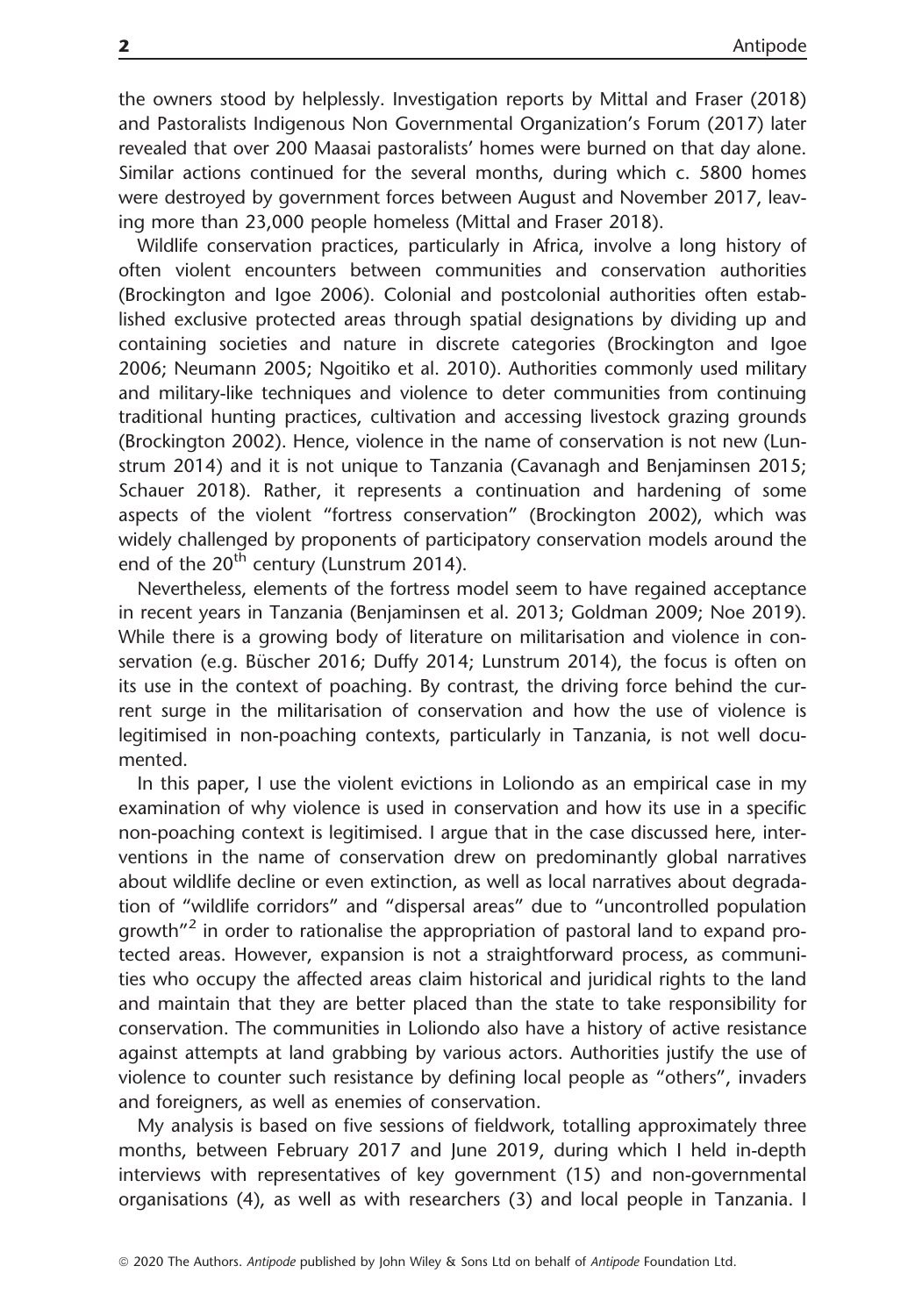also had several informal meetings with various actors. In addition, the analysis is based on readings of various relevant documents.

My planned fieldwork in Loliondo was cut short due to the eviction incident described at the beginning of the introduction and continuing hostilities made returning to the villages in Loliondo difficult. Hence data on local views were mainly obtained from secondary sources, such as reports and news articles, in addition to seven open-ended interviews that I conducted while in the field before the eviction incident. I also arranged meetings with two village leaders from Loliondo while they were in Arusha, the regional capital, where we had an in-depth discussion about the situation. Most of the interviews were audio recorded, after having obtained the interviewees' verbal consent.

In this article, I first briefly present the theoretical debates relating to militarisation and violence in the name of conservation. In the next section, I provide a brief background on conservation and violence, followed by a discussion of the recent shifts towards militarisation in Tanzania. Thereafter, I present empirical material from Loliondo, which shows how violence unfolded and was legitimated in the specific context, as well as its social and ecological implications. Finally, I briefly discuss the empirical findings in relation to existing works and present my conclusions.

#### Conservation and Violence

Springer and Le Billon (2016) argue that violence is a difficult concept to grapple with, as it can refer to an overt occurrence of an incident with easily recognisable physical damage and deadly consequences, such as in the case of physical attacks, or it can mean covert and mundane suppressions of critical thought, which require careful choice of theoretical lenses to appreciate its presence. Moreover, violence can be a manifestation of an exercise of coercive power or its use can be unintended (Springer and Le Billon 2016:1). The history of conservation is filled with accounts of the different forms of violence, such as evictions (Brockington and Igoe 2006), "shot-to-kill" type attacks (Brockington et al. 2008) and multiple forms of mundane suppressions (Dowie 2009) against local populations. Bocarejo and Ojeda (2016:182) argue that violence in all its forms is "not external to, but constitutive of, conservation practices". Nevertheless, the earlier acceptance of the overtly violent approach to conservation waned due to widespread criticisms of its human rights abuses record (Goldman 2011) and due to the emergence of less violent and ostensibly more socially and ecologically effective participatory conservation approaches around the end of the  $20<sup>th</sup>$  century.

Recent literature on wildlife conservation, particularly in Africa, includes various accounts of the use of militarised violence (Duffy 2016; Duffy et al. 2015; Lunstrum 2014; Marijnen and Verweijen 2016). Lunstrum (2014:817) terms this trend "green militarisation", which she defines as "the use of military and paramilitary (military-like) actors, techniques, technologies, and partnerships in pursuit of conservation". Green militarisation combines general tendencies of militarism—an ideology that privileges military culture and values, and justification of the extension of these values and culture—into nominally civilian spheres, as well as the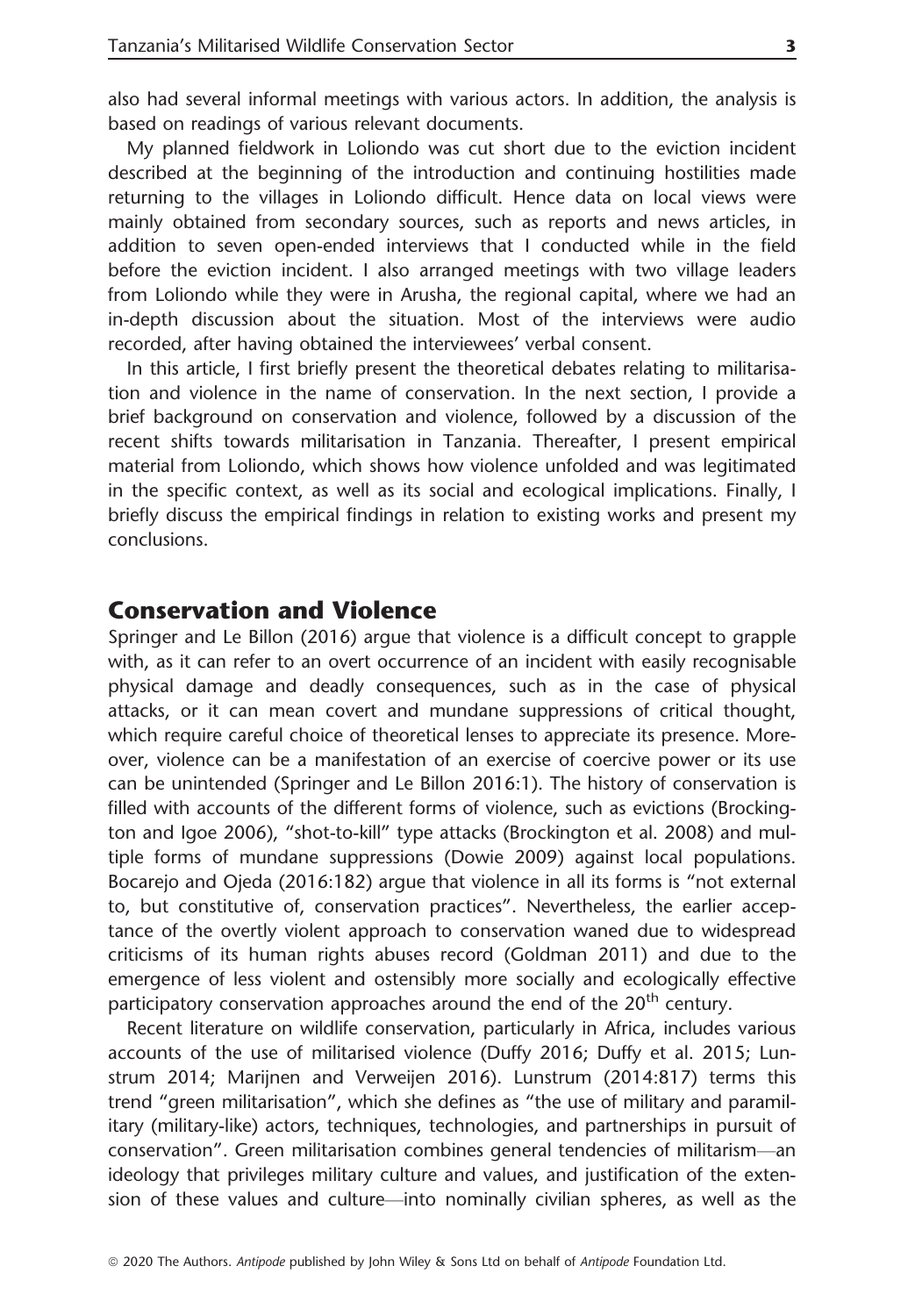actual use of militarised techniques and actions in the name of protecting wildlife (Lunstrum 2014:819). Violence in the name of conservation is often promoted through the "spectacularization of green militarisation" (Cavanagh and Benjaminsen 2014; Cavanagh et al. 2015; Marijnen and Verweijen 2016), meaning the presentation of militarised conservation actors, such as rangers, as selfless champions or "green martyrs" (Marijnen and Verweijen 2016).

The recent increase in "green violence" (Büscher and Fletcher 2020), many argue, is allegedly associated with the "war" against poaching and illegal wildlife trafficking (Duffy 2016; Duffy et al. 2015; Lunstrum 2014; Marijnen and Verweijen 2016) and with growing concerns about the decline in wildlife numbers due to habitat destruction and the assertion that "people-oriented" conservation approaches have failed to address this decline (Bocarejo and Ojeda 2016; Neumann 2004; Wilshusen et al. 2002).

#### Poachers as Terrorists

Growing concerns among conservationists over the decline in wildlife numbers due to increasing poaching and illegal trafficking of wildlife products endorses "war for biodiversity" (Duffy 2014) by creating a sense of urgency that in turn justifies the use of violence to save wildlife (Büscher 2016; Duffy 2014; Duffy and Humphreys 2014). However, the militarisation of conservation has partly to do with a discourse that links poaching with global security concerns (Cavanagh et al. 2015; Duffy 2016; Duffy et al. 2015). The ways that the relation between poaching and global security concerns are framed herald a fuller integration of conservation and security objectives, which thus make the use of violence defendable (Duffy 2016). Nonetheless, Massé and Lunstrum (2016:236) argue that the production of the poaching-terrorism link serves more as a depoliticised alibi for green grabbing and dispossession, as wildlife-based tourism becomes more profitable, than as concerns for wildlife.

## Extinction Narratives and the Militarisation of Conservation

Wildlife spaces often extend beyond the conventionally protected areas (Adams 2004). The return to more violent and protectionist conservation in recent years can be associated with the numerous reports of biodiversity loss due to the alleged failures of the more participatory alternative conservation models (Brockington et al. 2008; Hutton et al. 2005; Wilshusen et al. 2002). It can also be related to concerns over decline in global biodiversity numbers, which many conservationists refer to as the "sixth extinction" (Kolbert 2014; Leakey and Lewin 1996) or "biological annihilations" (Ceballos et al. 2017) whereby, it is argued, humans are in the process of pushing the earth's biodiversity to the verge of extinction and have altered the "evolutionary trajectories of species" (Otto 2018:1). For example, a recent report by the Intergovernmental Science-Policy Platform on Biodiversity and Ecosystem Services (IPBES) stresses that "nature is declining" at rates "unprecedented in human history" and warns that the accelerating extinction rates of species may threaten humanity's own existence.<sup>3</sup>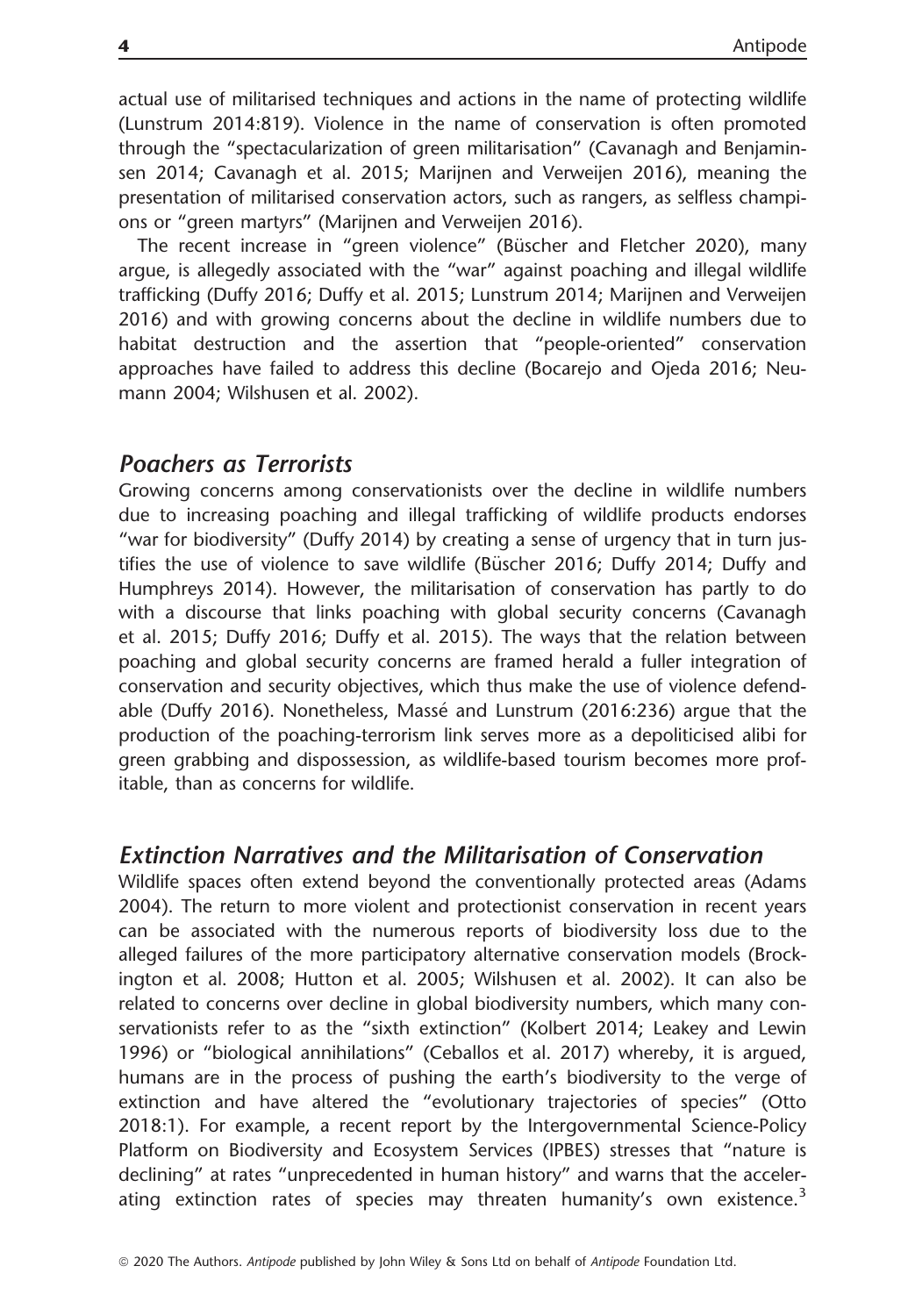Proponents of extinction narratives consistently emphasise that humanity is under threat from the decline in biodiversity, making conservation a matter of security and an emergency (e.g. The Independent 2019).

While some critical scholars, particularly political ecologists, recognise the looming crisis and argue for radical rethinking in conservation policy and practice (e.g. Büscher and Fletcher 2019), proponents of extinction narratives, primarily neoprotectionist conservationists, propose extending the borders of existing protected areas and setting aside up to half of the earth's surface to prevent extinction (e.g. Wilson 2016). They call on conservation actors to enforce desperate measures to save both biodiversity and humanity. Despite widespread criticisms, the assumptions of neoprotectionist conservationists seem to be gaining acceptance, partly because they fit with taken-for-granted scarcity narratives in communicating a sense of urgency and partly because they reinforce the prevailing interests of powerful actors in resource control (Büscher et al. 2017; Mehta et al. 2019; Weldemichel et al. 2019). This is not to claim that biodiversity loss is not real, but rather to point out that the way crisis narratives frame biodiversity loss is "superficial, anti-political and devoid of context" (Büscher and Fletcher 2019:288). Büscher et al. (2017) argue that a plan to expand protected areas at a scale proposed by such narratives might have considerable social impact through fuelling conflict and violence. Globally, such a plan could negatively affect up to one billion people who are already marginalised (Schleicher et al. 2019). Furthermore, the expansion of protected areas is a difficult task, as land adjacent to existing protected areas is in many cases occupied by people whose lives have already been affected by existing protected areas (Dowie 2009:xxi). As Li (2011) notes, there is a limit to how far people can be pushed off their land and it is likely that plans for further expansion of protected areas would face resistance from them.

Thus, in conservation, militarism and the use of extreme violence may be justified, as the environment, wildlife, and biodiversity are presumed to be under a threat that is becoming "out of control" (Büscher 2016:980). This sense of urgency, which is communicated through crisis narratives combined with neo-Malthusian interpretations of the relation between population growth, resource scarcity and environmental degradation (for an example, see Veldhuis et al. 2019), may further legitimise militarised interventions and help to mobilise public support for violent measures to "protect" wildlife (Duffy 2014; Lunstrum 2014).

At the local level, violence and evictions can be legitimised when the political nature of subtle and hidden resistance by locals are misconstrued as encroachments by conservation authorities (Holmes 2007). Expansion of protected areas and the use of violence can be legitimised by discursively "othering" a targeted group of people (Lunstrum and Ybarra 2018; Neumann 2004). According to Said (1985:108–109), "othering" means "disregarding, essentialising, [and] denuding the humanity of another culture, people or geographical region" as grounds for violent expulsion, land theft, occupation or invasion. Melber (2014:197) states that othering "promotes the 'we-they' dichotomy and ... [is used] to justify why 'others' by definition do not qualify nor are entitled to be part of the national body politic" and can be used to legitimise direct and structural violence. Furthermore, othering is used as an exclusionary discursive tool, whereby "dissident or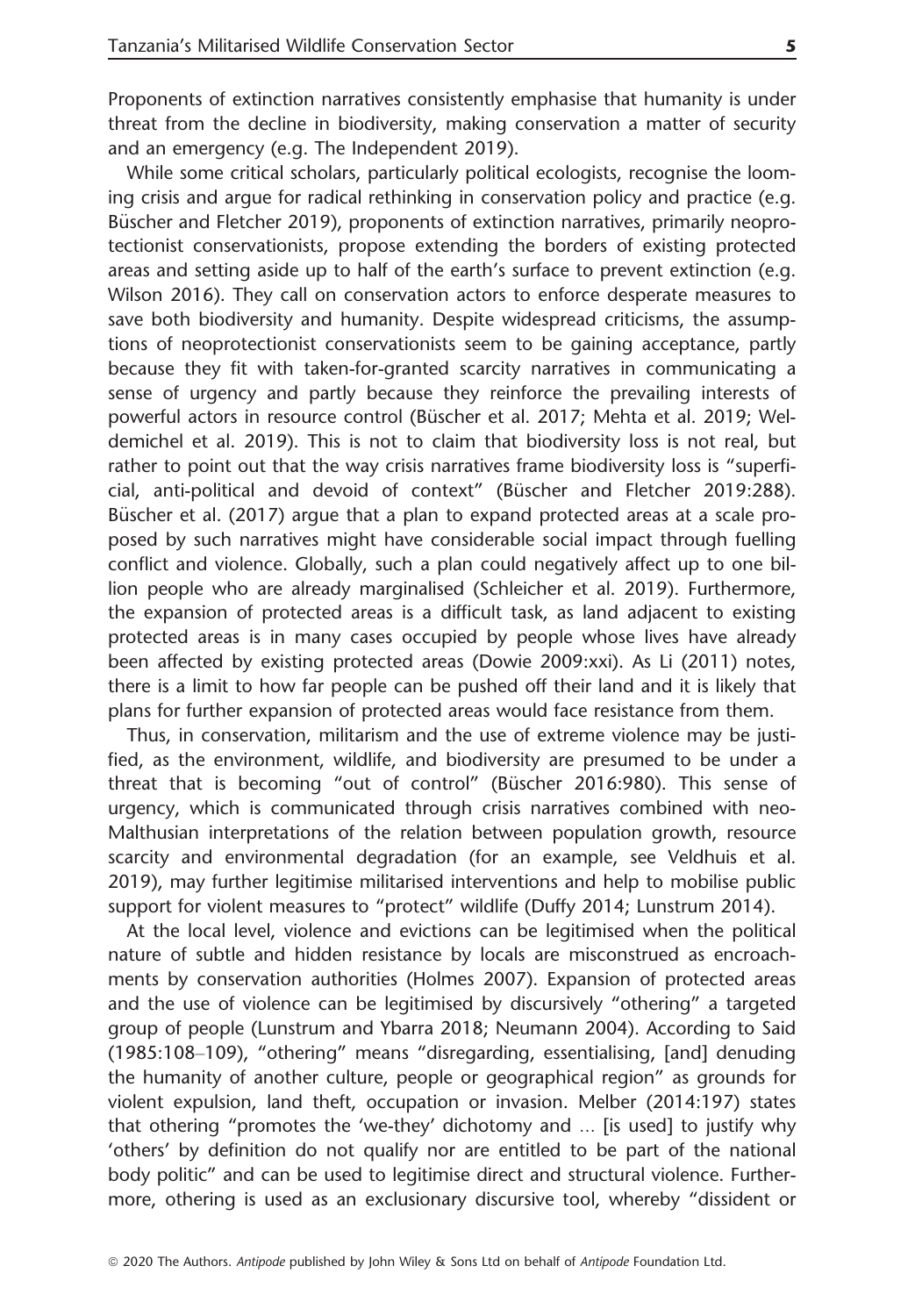ethnic others are relocated to a captive space on which the state, or colonizing culture, is able to inscribe its own version of legibility" (Jones and Manda 2006:199) in which the "other" does not have the same rights and humanity as those creating the distinction (Klein 2016). In conservation, the discursive constructions of locals as "others" as "foreigners" (Lunstrum 2014:827), "illegal occupants" (Bocarejo and Ojeda 2016) and "conservation's enemies" (Dowie 2009: xxi) serve as stepping stones for the use of violence and eviction (Lunstrum and Ybarra 2018). Once local communities are defined as foreigners or as threats to wildlife, these imaginaries strip them of their legitimacy to demand justice (Lunstrum and Ybarra 2018). Combined with crisis narratives that present biodiversity decline as a global emergency driven by humans, this discursive reordering of the moral standing of certain types of people (local people in the studied case) as dangerous encroachers versus the victimised wildlife may play a vital role in making the use of violence justifiable (Neumann 2004).

To summarise, the increasing focus on the "war on poaching" and illegal wildlife trafficking in the green militarisation literature, to some extent obscures aspects of why authorities militarise and securitise conservation management. Emerging consensus among conservation scientists and authorities regarding the fragmentation of ecosystems and the need to create "wildlife corridors", "dispersal areas" and "buffer zones" to reconnect ostensibly increasingly isolated protected areas (Goldman 2009) may give an "environmental stamp of approval" for decisions to convert more land into protected areas (Bocarejo and Ojeda 2016; Brockington and Duffy 2010). The role such powerful extinction narratives play in legitimising the use of violence in conservation across varied geographical contexts is yet to be fully explored.

#### Conservation and Violence in Tanzania

Tanzania is often renowned for its exemplification of the clichéd image of "Africa"—a vast wilderness with abundant diversity of wildlife. Currently, c. 40% of Tanzania's land surface is under some form of protection, including 16 national parks, 31 game reserves, 38 Game Controlled Areas (GCAs), over 30 Wildlife Management Areas (WMAs), and other forms of protected areas, which makes it among the countries with the highest proportion of protected spaces in the world (TANAPA 2018). It is one of the biggest wildlife tourism destinations in the world, and according to the World Bank, Tanzania's revenue from international tourism increased from less than US\$ 500 million in 1996 to over US\$ 2.465 billion in 2018 (World Bank 2020). With an average growth rate of 12%, tourism contributed 17.2% of the GDP and 41.7% of Tanzania's foreign exchange earnings between 2014 and 2018, making it one of the key economic sectors of the country (TANAPA 2018).

However, in Tanzania, vast areas such as the Serengeti, which are often considered "wildernesses" by conservationists and conservation authorities alike and upon which the country's tourism depends, have essentially never been devoid of people (Adams and McShane 1996; Miller 2016; Shetler 2007). Historically, people lived in these areas before they were violently relocated by colonial and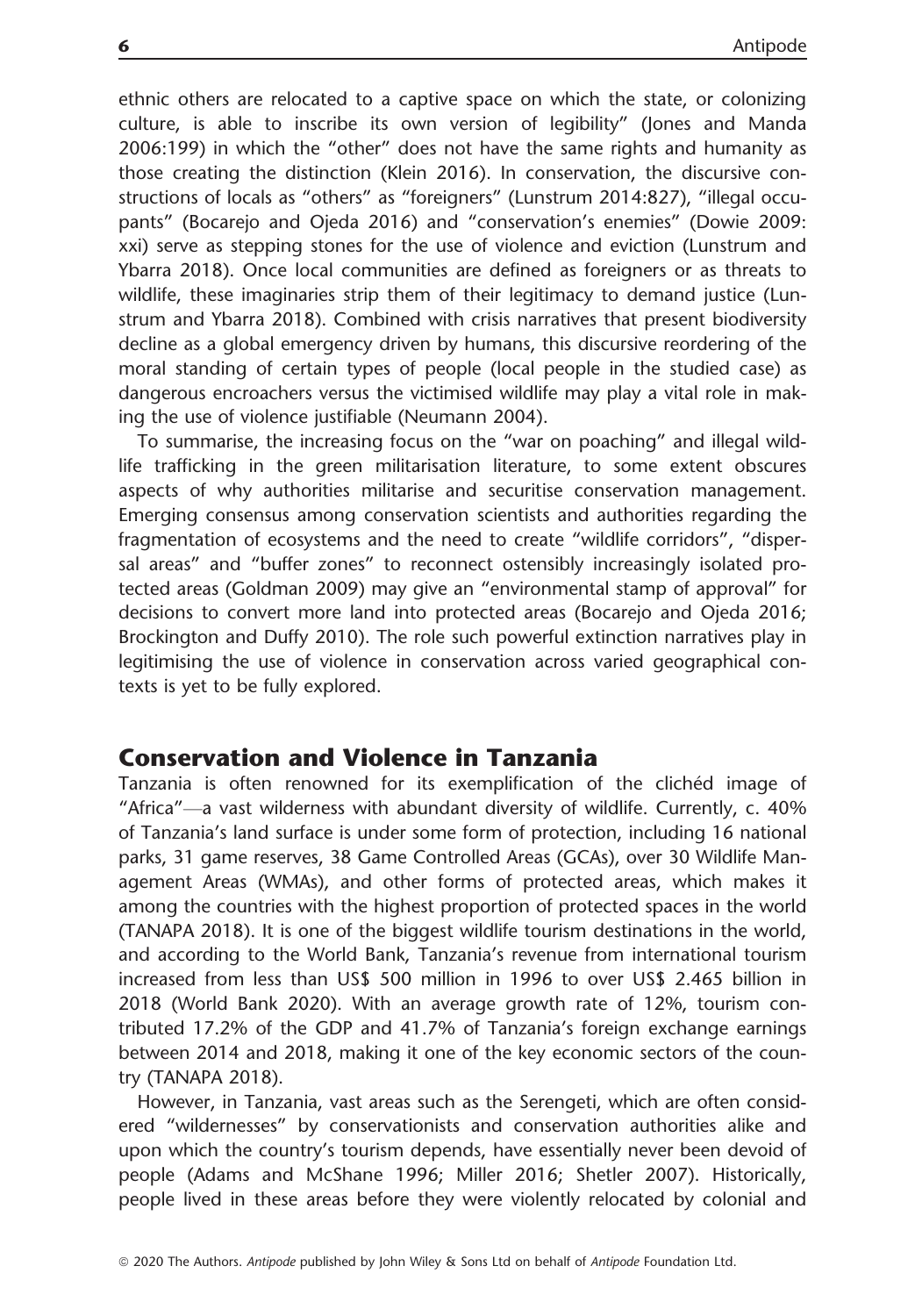post-colonial governments to form national parks (Neumann 2001; Ngoitiko et al. 2010; Shetler 2007). Although Tanzania gained independence on 9 December 1961, and user rights for most land previously taken by the colonial authorities was generally transferred to locals, land designated as protected areas remained under state control (Bluwstein 2018). Moreover, the new government continued to alter land use legislations pertaining to parts adjoining protected areas and this critically affected people who were relocated to such areas (Bluwstein and Lund 2018; Brockington 2008; Miller 2016).

In the 1990s, growing global and domestic pressure, along with the imposition of structural adjustment programmes (SAPs), led the Tanzanian government<sup>4</sup> to decentralise conservation and to recognise communities' land rights (Benjaminsen et al. 2013; Igoe 2005). The Village Land Act of 1999 (United Republic of Tanzania 1999) stipulates that villages can acquire title deeds and maps of village land from relevant authorities. The Act defines village land as land outside reserved land, which inhabitants have regularly occupied or used for over 12 years prior to the enactment of the Act. Most importantly, the Village Land Act also allows villages to enter into venture agreements with tourism businesses (Gardner 2012; Ngoitiko et al. 2010).

From the state's side, direct engagement of local communities with tourist companies means that a portion of tourism income goes to communities instead of the state (Brockington 2008; Nelson 2004). This has coincided with a rapid overall increase in tourism revenue due to growing global affluence, which has resulted in a demand for nature-based tourism (Nelson 2004). The growing contribution of conservation-based tourism to Tanzania's GDP has made it an issue of national importance and has vitalised the government's interest in recentralising its management (Benjaminsen et al. 2013; Ngoitiko et al. 2010).

As part of the recentralisation process, the government passed the controversial Wildlife Conservation Act 5 of 2009 (United Republic of Tanzania 2009), which underlines the need to establish wildlife corridors, migration routes, dispersal areas, and buffer zones adjacent to existing national parks. It also grants powers to the Ministry of Natural Resources and Tourism to declare any land, including village lands, as a protected area. In this way, power can be transferred back to the national government. Additionally, the Wildlife Conservation Act states that protected areas should be enlarged and clear boundaries be marked between protected and non-protected areas (United Republic of Tanzania 2009:17–18). Thus, the Act clearly provides for the recentralisation of wildlife management (Benjaminsen et al. 2013).

Since late 1990s, there has been a shift towards militarising conservation management and conservation agencies through the formulation of directives and Acts, such as the 1997 "shot-on-sight directive" (Neumann 2001) and the abovementioned 2009 Wildlife Conservation Act, as well as through the replacement of civilian conservation workers by people with a military background and the ongoing provision of compulsory para-military training of civilian workers. In addition, ex-military personnel now occupy key positions in government conservation authorities.<sup>5</sup> Similarly, under Section 10.1 of the 2009 Wildlife Conservation Act, the Ministry of Natural Resources and Tourism has established a paramilitary unit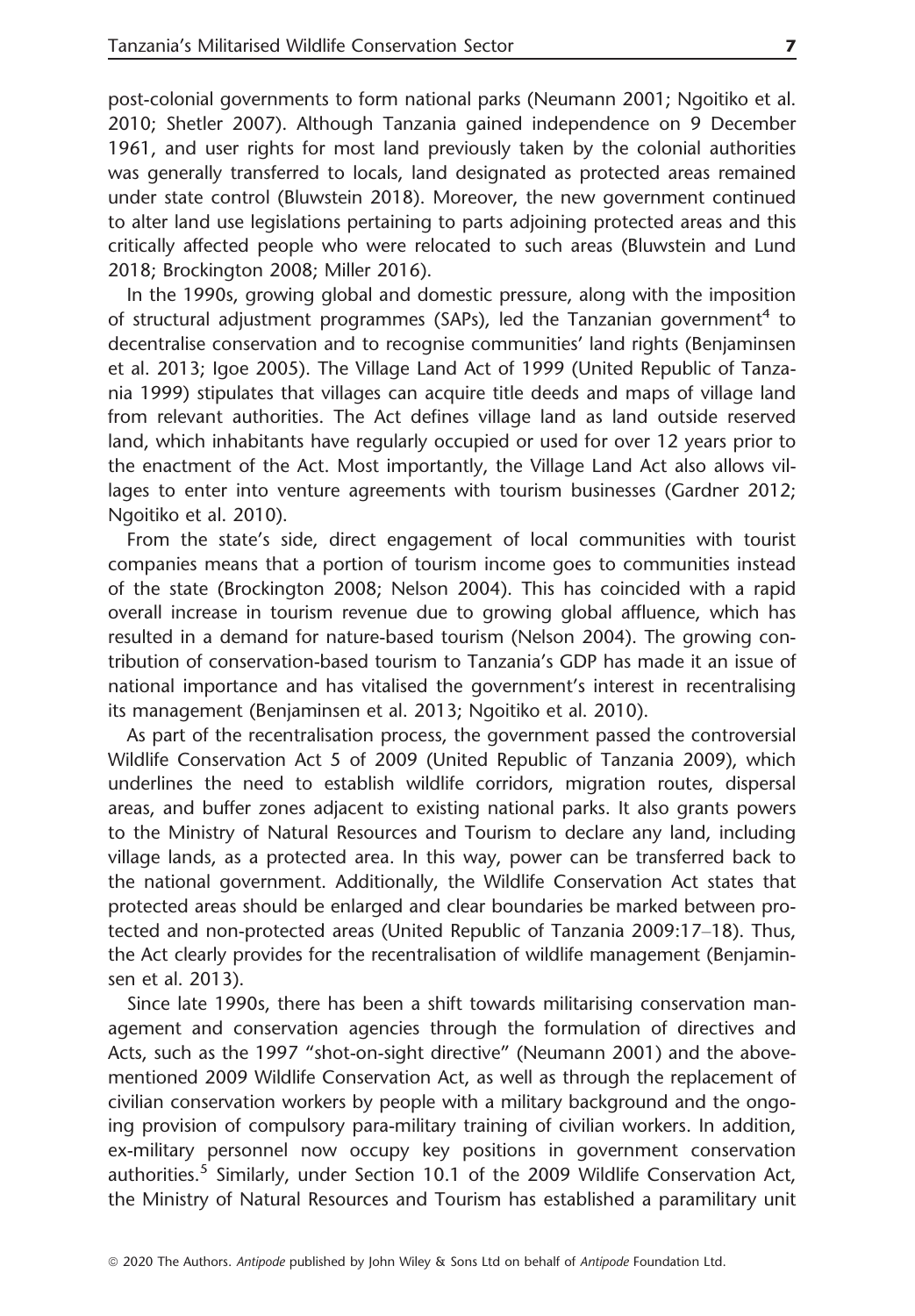to protect wildlife from "unlawful" use outside the conventional protected areas. The Tanzania Wildlife Management Authority (TAWA) was established in 2014. Currently, the board of TAWA—an agency that manages a total area of 169,553 km<sup>2</sup>, equivalent to almost 79% of the country's protected areas including Loliondo—is chaired by a retired military general (TAWA 2020).

### Violence and the Remaking of Conservation **Boundaries**

When the Serengeti was established as a national park in the 1950s, the colonial government resettled the Maasai on the eastern boundary, where they were left to practice traditional pastoralism on smaller and marginal lands (Gardner 2016; Ngoitiko et al. 2010). Representatives of the Maasai supposedly signed an agreement in the expectation that finally, after years of displacement by colonial authorities, they would receive a permanent place in which to live and sustain their livelihoods (Arhem 1985). However, as noted in the preceding section, the government continued to change land use regulations in areas surrounding the protected areas. For example, in the southern part of Ngorongoro District the establishment of the Ngorongoro Conservation Area as a "multiple land use" system in 1959, only three years after people had been relocated into it, critically constrained the traditional livelihoods of the Maasai and other hunter-gatherer tribes (Arhem 1985).

In 1974, a 4000  $km^2$  area to the east of Serengeti National Park, north of Ngorongoro Conservation Area and south of the border with Kenya, was gazetted as Loliondo GCA (Game Controlled Area) (Bartels 2016). According to the Wildlife Conservation Act of 1974, GCAs are forms of protected areas where certain human activities such as controlled grazing and professional hunting are allowed. Although GCAs place restrictions on livelihoods, people have continued to live and practice pastoralism in most parts of Loliondo, where they have established several villages and Wasso, the capital of Ngorongoro District.

Following the 1999 Village Land Act, village leaders in Loliondo acquired maps and certificates for their villages, even though the land in which they lived fell within a protected area. Villages also developed business ventures with ecotourism companies and generated revenues up to US\$ 50,000 a year (a significant amount in Tanzanian standards) by renting land to ecotourism investors (Brockington 2008; Nelson and Makko 2012).

Conflicts over land in Loliondo started to intensify in the early 1990s, when the government leased parts of the Loliondo area as hunting concessions to foreign investors, while at the same time it promoted decentralisation and village ownership of land (Bartels 2016; Benjaminsen et al. 2013; Ngoitiko et al. 2010). In 1992, the government issued a controversial hunting license to Otterlo Business Corporation (OBC), a company owned by the royal of family of the United Arab Emirates, on a land within the GCA, which the villagers openly opposed on grounds that the land belonged to them (Ngoitiko et al. 2010), and they had leased the same land to another photographic safari company (Brockington 2008). Similarly, in 2006 the government signed a 96-year lease contract with an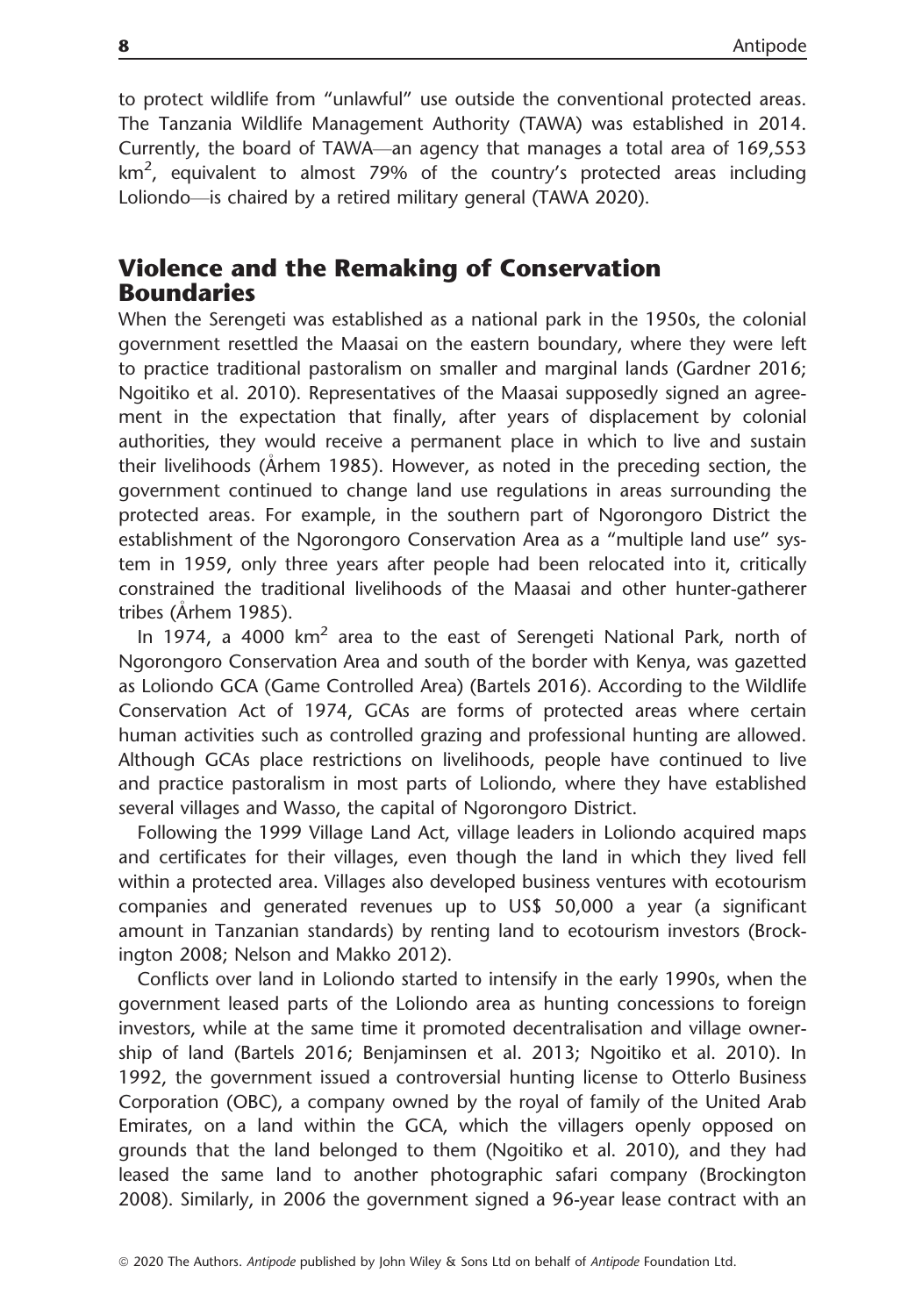American company, Thomson Safaris, for yet another piece of land that the communities claim belonged to them (Mittal and Fraser 2018).

According to studies of Loliondo, several rounds of violent evictions of pastoralists occurred between 2009 and 2017 (Anaya 2010; Gardner 2016), leaving thousands of households homeless (Gardner 2012; Mittal and Fraser 2018; Pastoralists' Indigenous Non-Governmental Organizations Forum 2017). The evictions involved burning homes, confiscation of livestock, shootings, torture, and several cases of other human rights violations of local people, carried out by security forces and wildlife rangers (Loliondo Joint Fact Finding Mission 2015). Exact figures, particularly for recent evictions, are hard to access, as the process is still an ongoing and involves active conflict, making the area inaccessible to reporters and researchers. According to a report by the Pastoralists' Indigenous Non-Governmental Organizations Forum (2017), eviction of pastoralists in four selected villages between August and November 2017 involved violent measures such as the burning of c. 1200 homes, as well as torture, beatings and arrests of many residents who resisted the evictions. Another report revealed that 19 people were arrested, 11 seriously injured and 5800 homes were damaged, leaving over 23,000 people homeless in Loliondo between August and November 2017 (Mittal and Fraser 2018). The report also indicated that on several occasions livestock found nearby the national park, i.e. the contested area, were confiscated and publicly auctioned off by the government (Mittal and Fraser 2018). One of the local people I interviewed described the eviction process as follows: "They bring ... the rangers ... beat people, seize the cattle, nobody will ever go there. They want some way to evict people. This is what's happening."

The violence in Loliondo does not seem to be an isolated incident. More subtle and hidden forms of violence in the name of community conservation have been previously reported elsewhere in Tanzania (e.g. Benjaminsen et al. 2013). Overt forms of violence against local populations similar to the Loliondo evictions have



Figure 1: SENAPA rangers burning Maasai houses in Ololosokwan, a village in Loliondo (source: Author, 13 August 2017) [Colour figure can be viewed at [wileyonline](www.wileyonlinelibrary.com) [library.com](www.wileyonlinelibrary.com)]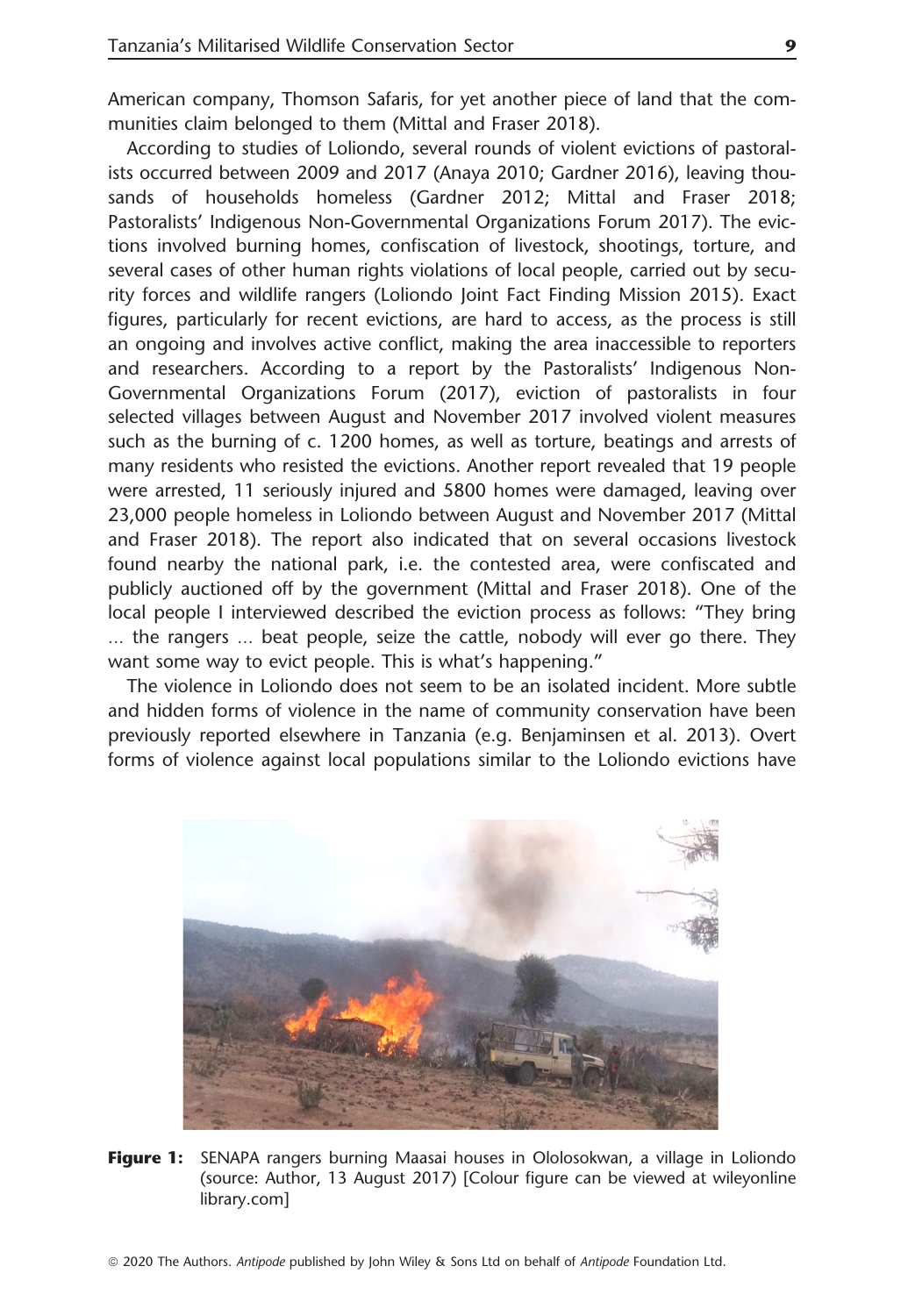been reported across different parts of Tanzania such as Manyara (Goldman 2011), Ruaha (Walsh 2012) and Kilombero (Bergius et al. 2020). Furthermore, the legal basis for the eviction in Loliondo can be traced back to policies that sought to expand conservation spaces beyond existing formal protected areas. In the Wildlife Conservation Act of 2009, a "buffer zone" refers to an area surrounding a protected area, which the Ministry of Natural Resources and Tourism may declare in relation to the conservation area (United Republic of Tanzania 2009). In the same Act, a "migratory route" refers to "an area of a strip or zone of land used by herds of wild animals during their migratory cycles or seasonal movements" (United Republic of Tanzania:13). Similarly, a "dispersal area" is defined as "an area habitually used by wild animal species for feeding, laying, storing eggs, rearing or feeding their young, and includes breeding places" (United Republic of Tanzania 2009:11). One of the aims of the Act is to:

protect and conserve wildlife resources and its habitats in game reserves, wetland reserves, game controlled areas, wildlife management areas, dispersal areas, migratory route corridors, buffer zone and all animals found in areas adjacent to these areas, by putting in place appropriate infrastructure, sufficient personnel and equipment. (United Republic of Tanzania 2009:17)

The 2009 Wildlife Conservation Act also places further restrictions on grazing in GCAs, unless written permission is granted by the Ministry of Natural Resources and Tourism and requires existing GCAs to be reviewed. Accordingly, the Conservation Information Monitoring Unit (CIMU), a section of the Tanzanian Wildlife Research Institute (TAWIRI), carried out an assessment and produced a report in which it concluded that Loliondo GCA was under threat from increasing human and livestock populations, due to "lack of clear boundaries" between communities and protected areas, as well as "poor control and overseeing of boundaries", that had led to a decline in biodiversity (see Endnote 2). As a solution, it suggested the establishment of clear boundaries demarcating reserved land (i.e. national parks, game reserves, or any other land reserved for conservation) from village land and emphasised the need to establish physical border markings and to enforce stricter rules (see Endnote 2):

having stable and socially accepted GCA boundaries delineating reserved land from village land will ensure effective wildlife conservation in GCAs, reinstate lost GCA land, clearly define village land and eventually lead to a more stable situation, avoiding resource use conflicts leading to improvement in people's livelihood as well.

More specifically, the report suggested that the 4000 km<sup>2</sup> Loliondo area should be divided into two segments: a 1500 km<sup>2</sup> area along the border of the Serengeti National Park as an exclusive protected area in which wildlife would be concentrated; and a 2500 km<sup>2</sup> area to be "given" to local people (i.e. in which humans would be concentrated) as shown in Figure 2. However, the new conservation areas are not devoid of people, as many key tourist facilities are located within the "upgraded" wildlife concentration area, including the land leased by the OBC and several safari camps; rather, only local people have been casted out.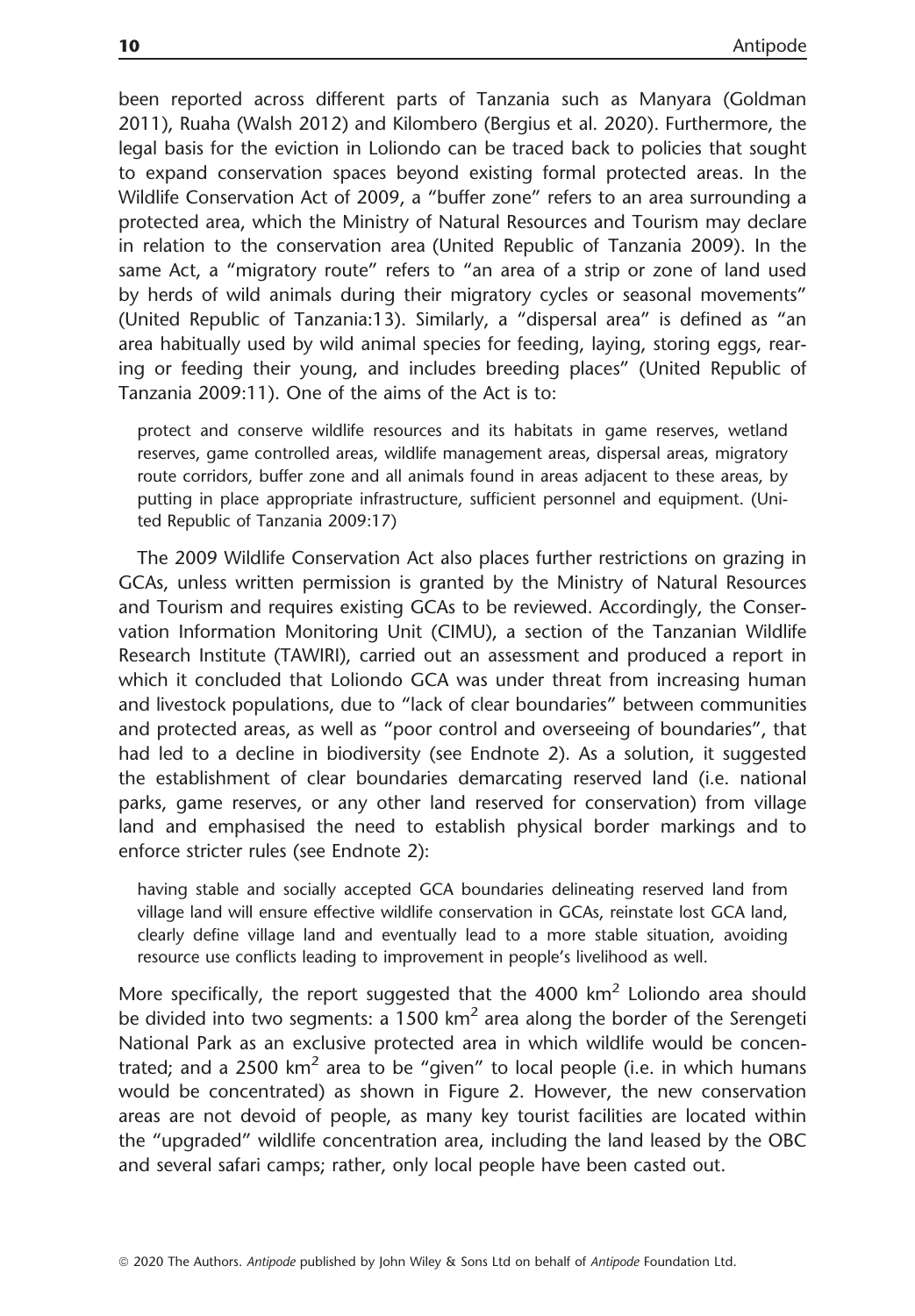

**Figure 2:** The new Loliondo GCA proposed in 2011, with green areas to be "upgraded" for wildlife conservation and grey areas to be "downgraded" for human concentration (source: map created by Michael Ogbe, Department of Geography, Norwegian University of Science and Technology, and used here with permission) [Colour figure can be viewed at [wileyonlinelibrary.com](www.wileyonlinelibrary.com)]

In August 2017, the villagers were ordered to vacate a 5–10 km wide strip of land (green in Figure 2) along the boundary of the Serengeti National Park. As one key government informant expressed, the aim was to have an "upgraded buffer zone" between the exclusive conservation area (the park) and community lands by expanding protected areas into what used to be pastoral grazing spaces adjacent to the Serengeti. However, the communities that claimed they had official documents to prove their ownership of the land resisted the proposed expansion. Previous plans from 1980s to 2008 to create a "buffer zone" had been rejected by villagers (Gardner 2016; Ngoitiko et al. 2010). Village leaders provided evidence that the area was demarcated as village land and used many tactics to pressure the government to stop the expansion plan, including working together with local and international civil society organisations and threatening physical action (Gardner 2012; Ngoitiko and Nelson 2013; Ngoitiko et al. 2010). The fierce resistance from communities apparently left the government with little option other than either to abandon the goal of expanding the park boundary or to use brute force to achieve it. In 2013, due to mounting local and international pressure (The Guardian 2013), the government temporarily abandoned the eviction plan, only to come back to it a few years later (Reuters 2018).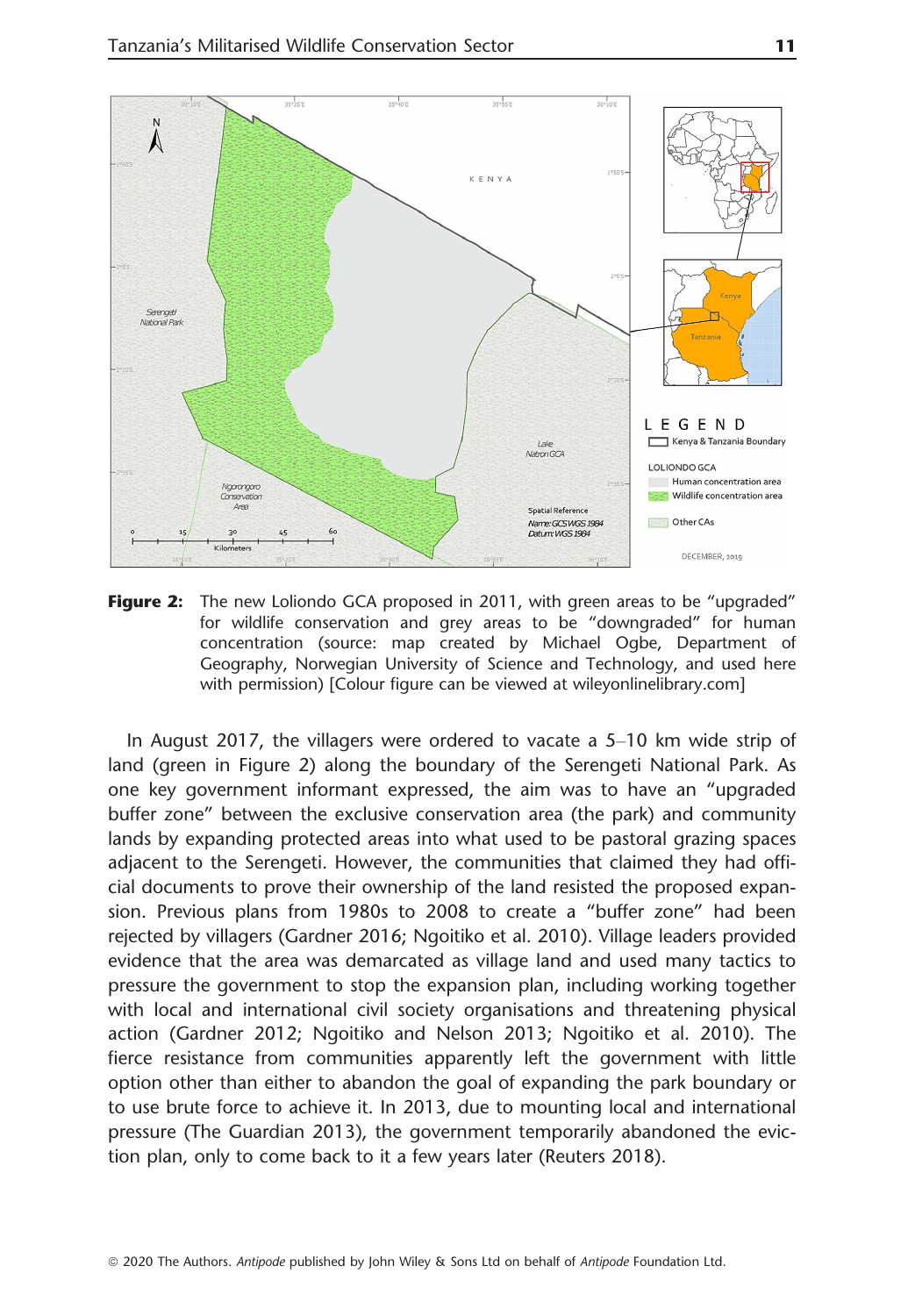#### Justifying Violence

From interviews with representatives of key Tanzanian authorities, two justifications for the evictions in Loliondo in 2017 were prominent: growing population pressure and invasion by Kenyan pastoralists. On the one hand, the key interviewees argued that the number of people was increasing and, this combined with the Maasai's tradition of keeping big herds of livestock, was destroying the ecosystem. The evictions and violence were thus due to the assumption that the villagers were encroaching on the Serengeti National Park and the land on which they built their houses was an important wildlife migration route and water catchment area for the Serengeti. Furthermore, during interviews, key government officials argued that the catchment areas from which some of the rivers originated were located within village lands and argued that the presence of people in those areas led to the drying of the water sources for the Serengeti (Interview, 13 August 2017). Loliondo and particularly the areas nearby the Serengeti are important migratory corridors, breeding zones, and dispersal areas for wildlife (Bartels 2016). Hence, the authorities argued that population growth in those areas degraded the important wildlife spaces. Furthermore, they emphasised that the settlements were within a GCA in which, under the Wildlife Conservation Act of 2009, people were not permitted to settle. One influential Tanzanian conservation researcher I interviewed stated:

That is not their land, because they [the communities in Loliondo] are living in a Game Controlled Area. Legally, they did not have land. They are living in GCA because human activities [are] allowed, but legally it is not their land. So, the government wanted to give them their own land so that they could cultivate their own land. At the moment, they cannot plan because that is a Game Controlled Area.

He further argued:

So, our proposal is to upgrade important areas for conservation and water catchment and downgrade a major part to be a village land, so that they can decide to cultivate or whatever they want to do. The communities, I think, are somehow resisting that. They are saying "this is our land" but, legally it is not because they are living within a conservation area.

Key government informants also argued that the Maasai, despite their history of friendly relationships with the wildlife, had changed their lifestyle in recent years due to their interaction with other sections of society. Their new lifestyle was not as compatible with conservation as it used to be and there was a need to establish a clear boundary between people and the conservation areas. In doing so, the authorities drew on wider international debates on biodiversity decline and extinction, protected areas connectivity, and the need to protect the last remaining wildlife populations (see Endnote 2). One key government official interviewee stated:

For the sustainability of the entire Serengeti ecosystem, the areas around Loliondo GCA should remain undisturbed. These are migratory areas used by different species, catchment areas that drain into the Serengeti. So, the area should remain undisturbed and that is the purpose of the relocation.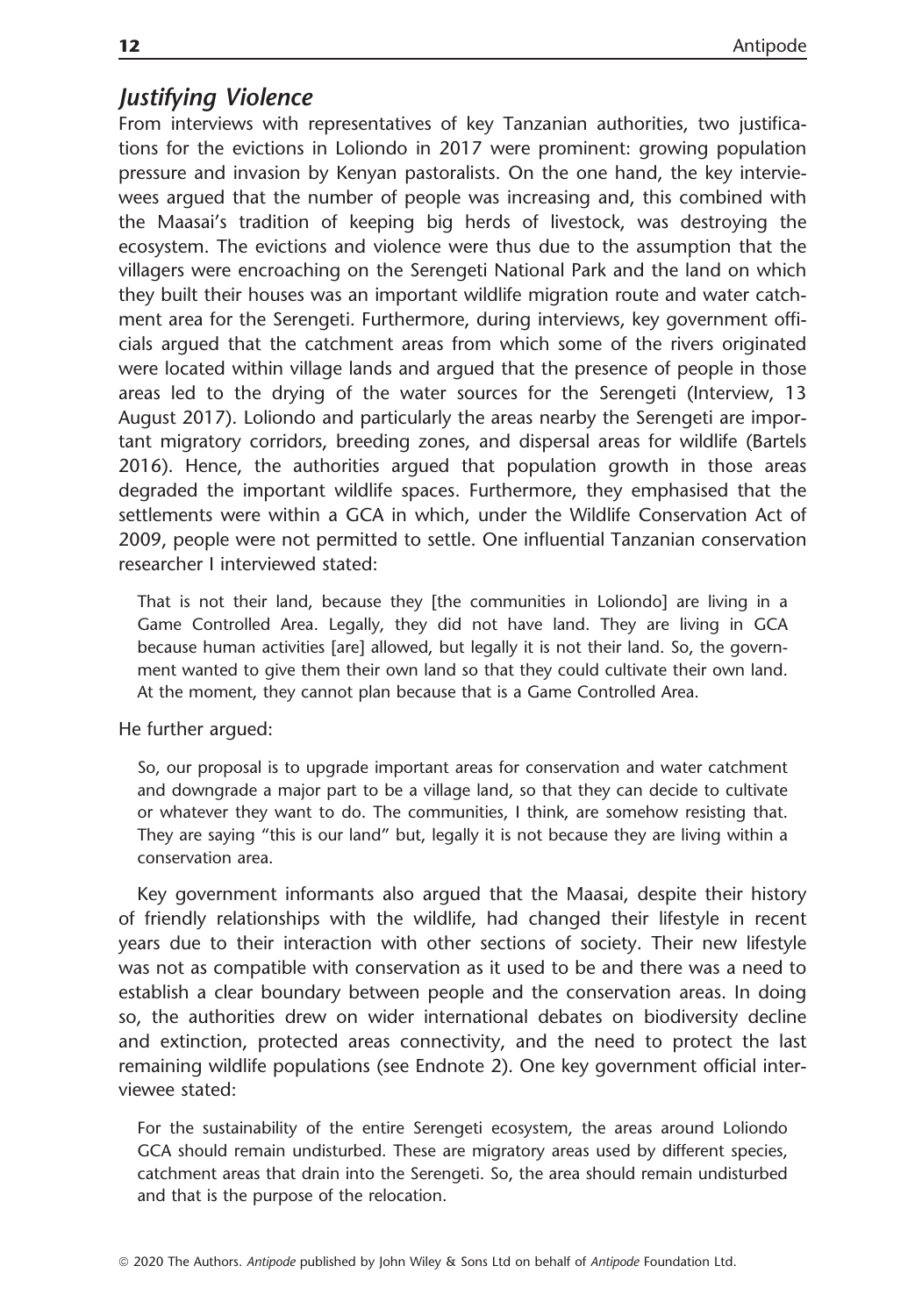A Frankfurt Zoological Society official and ex-director of Tanzania National Parks Authority (TANAPA) summarised the contradictory notions behind evictions as follows:

The Serengeti of my dreams has no livestock problems. The pastoral neighbouring communities have embraced a new lifestyle. They have settled at known addresses, they live in modern houses. Their cattle do not roam any more. They graze in paddocks and their numbers are reasonably small yet healthy.<sup>6</sup>

His argument seems to have been that conservationists wanted the "traditional" pastoral system to end. One way of ensuring this would be by settling the Maasai in fixed villages and by dividing up land into human and non-human spaces (as shown in Figure 2). To this end, there is ongoing "land use planning" to "give" land to communities, as one key government interviewee stated:

What the government plans to do is the lasting solution because now they [locals] will have their own land and they should have plan about how many animals they need to keep because if they keep more animals than the area can support the population will crash.

Nevertheless, according to interviews with two village officials, the government was not giving land to people, as argued by the conservationists, but instead taking away land to which the local Maasai previously had access. Similarly, a key informant, who was a legal expert from a local NGO advocating for community land rights, argued that the state was appropriating land from communities to create an exclusive hunting space for the OBC:

The government will tell you ... that "this is a protected area [and] they [local people] have invaded a Game Controlled Area [and] they are destroying the environment" all other things, but [the government's] interest is that 1500 square kilometres of land. That is what they want for them, for the OBC. Out of 4000 square kilometres ... they are saying they have given 2500 square kilometres to the people while it is not giving; it is depriving them [of] 1500 square kilometres.

According to interviews with locals, it is designated as a protected area, land and benefits generated from it cease to belong to communities as arrangements for direct sharing of benefits with locals are non-existent. Hence, the only way that communities can ensure that they benefit from their land is by keeping it nonprotected. Locals also argued that the current violent interventions have more to do with profits than concerns for wildlife. One local Maasai interviewee argued:

How do you claim to protect animals in that buffer, while the hunting company is there? If you really want to protect the animals, if you think it is a breeding zone and hunting is going on there, how do you justify conservation of the breeding area?

Another explanation for the eviction was based on a narrative about increasing numbers of Kenyan pastoralists crossing the border into Tanzania to graze livestock in the Serengeti (Mittal and Fraser 2018). In a statement on 3 October 2017, John Magufuli, the president of Tanzania, said "Tanzania is not a grazing ground for Kenya" emphasising that movement of people and livestock from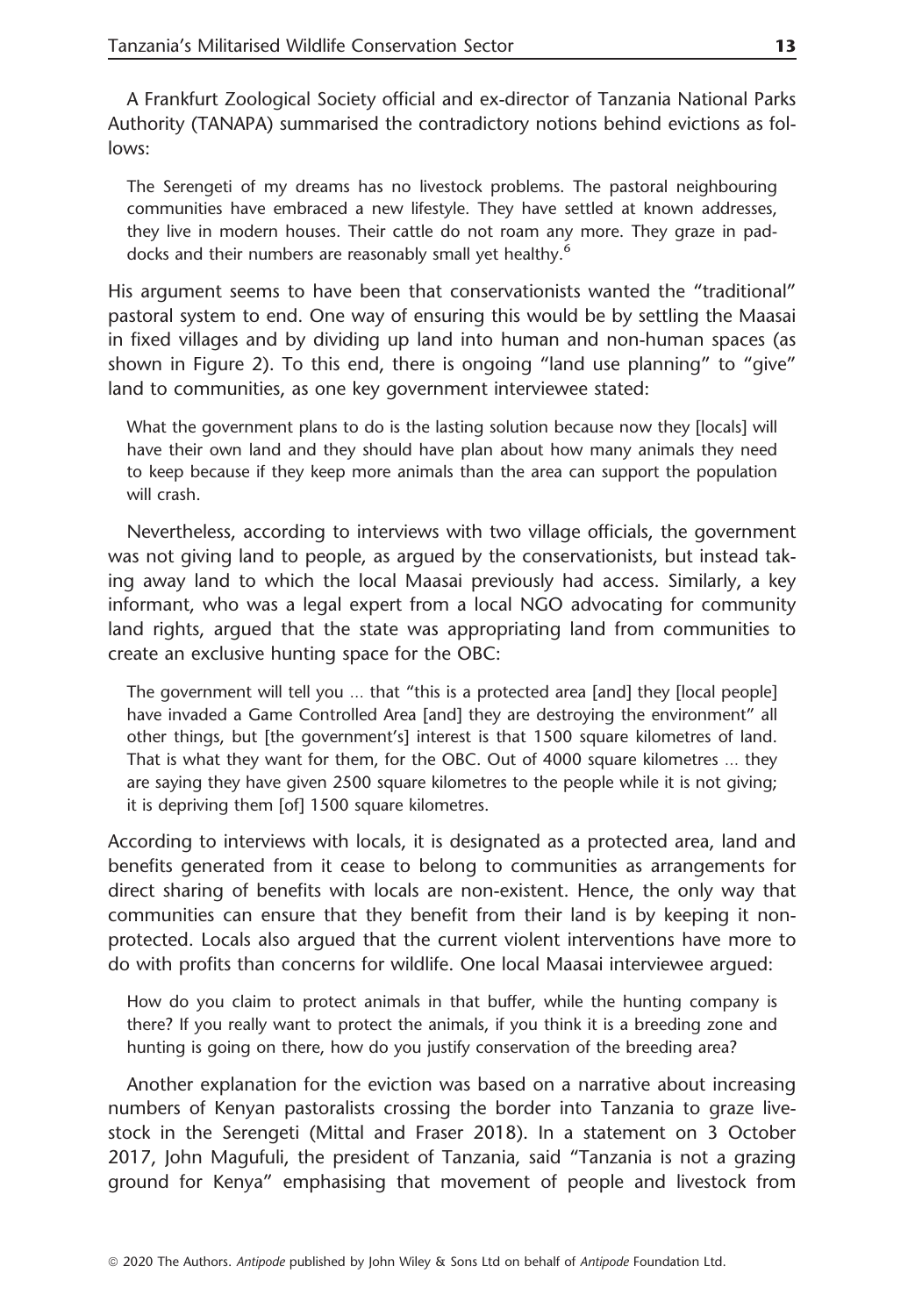Kenya into Tanzania in search of pasture during dry seasons would no longer be tolerated (The EastAfrican 2017). Interviews with government authorities also confirmed that evictions were an attempt to protect the Serengeti from Kenyan herders who take advantage of Tanzania's lax grazing regulations. A government official interviewee explained the presence of Kenyans in Loliondo as follows:

Historically, because they [the Maasai] are [in] clans ... the same clans are also found on the border on the other side. So, it is possible and there is intermarriage, it is possible that some of them are coming from there ... I heard some time ago that the former Member of Parliament for Loliondo ... got married [to] a wife from Kenya, a Maasai, and last year or two years ago, they had to interrogate her [as to whether] whether she has ever denied her Kenyan citizenship and there were some issues related to it. So, they have been bringing livestock. This year I am told there have been about 30,000 cattle from Kenya to Loliondo. When they [the authorities] tried to remove them, the people went back to Kenya and they left their animals back here with their relatives. This now has caused the government to brand these animals [livestock] ... So, they are doing census, human census and livestock branding, to prevent migration ... from Kenya.

Another interviewed government official stated:

Those people [evictees] ... are not Tanzanians. These are Kenyans, we know them. We have the evidence. We had 175 people from Kenya with a stock of 33,000 cattle. We are talking about real evidence because in the villages not all keep the secret to hide people [Kenyans] ... and when we are burning the houses, inside the houses, we saw the motorbikes with Kenyan license plates. So now, the government is saying "OK! If that is the case, we need to protect the five-kilometre wide strip of land for the sake of the country, for the benefit of the people and for the benefit of conservation." Without protecting it, tourism will be finished in the Serengeti.

Similarly, an interviewed TAWA official argued that the Maasai on both sides of the border, despite speaking the same language and having many other similarities, differed in their "behaviour" with regard to land use:

... the Maasai in Tanzania, they do not have a behaviour to demarcate their area. They do not have what they call their area. They just build what they call a *boma* [traditional house], where they keep their livestock, burn it and move. They do not have an area they call ... "this is mine". If you go in all areas where these Maasai are living, they have started such kind of areas [demarcated] ... Now, these people when they came ... [and] started to demarcate their own areas. When it started, people were saying "why are you demarcating?" These people [Tanzanian Maasai] started saying "We are Maasai, and in Tanzania we do not do demarcation and those people [those who demarcated] are Kenyans." That is how we find the Kenyans.

According to interviews with both locals and key government and non-government officials, evictions from the area designated as a buffer zone were indiscriminate. For the conservation authorities, the evictions of Tanzanians along with "the Kenyans" was a "collateral damage" (Interview, 2017). For local interviewees and key interviewees from local NGOs, the fact that the evictions were indiscriminate was a clear sign that the government's intention was to clear land for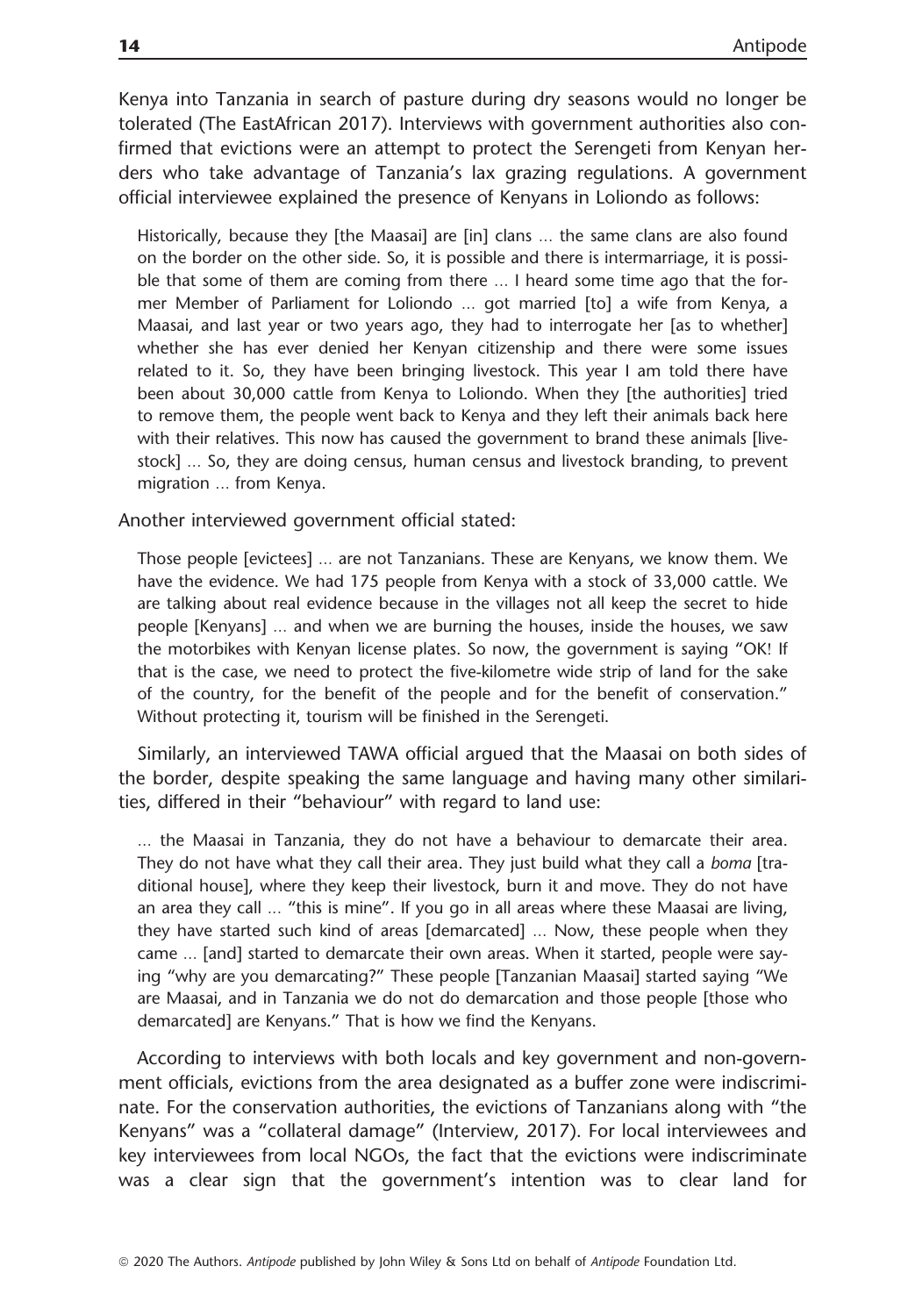conservation businesses<sup>7</sup> and to control resources, and that the narrative about the presence of Kenyans was formed to brand it as a matter of national security in order to make military intervention justifiable. Mr Mar, a resident of Loliondo, argued that the deployment of national security forces and the use of violence in internal matters, which under other circumstances would have been considered highly problematic, was made justifiable by depicting the Tanzanian Maasai as Kenyans and as conservation's enemies:

It is politically easy to say it is Kenyans rather than saying you are evicting a Tanzanian. But even if it was a Kenyan, I believe the use of bullets is not allowed. Shooting people, I don't believe it is acceptable.<sup>8</sup>

When I travelled to Maasai Mara, on the Kenyan side of the border between Tanzania and Kenya, during the peak of the eviction process in October 2017, I met several Tanzanian herders who had escaped the violence in Loliondo and together with their cattle to seek refuge with their Kenyan friends and relatives. The state's competition with the locals for resource control and access culminated in the eviction of locals to make way for full state control, which would have been more difficult without framing locals as invaders, immigrants or anti-conservation. By directing the focus on citizenship and rebranding pastoralists as "invading Kenyans", the government effectively concealed the real purposes of the evictions. The presentation of the Loliondo Maasai as trespassers and as Kenyans made their evictions justifiable and necessary for saving wildlife, which was presumed to be under threat of extinction. Furthermore, rendering conservation a security question provided the government with support from Tanzanian public and conservationists, as well as the ability to use the more capable national security apparatus in internal matters to quell resistance whenever civilian mechanisms failed to achieve the government's goals.

However, the situation in Loliondo should be seen in the context of wider changes in Tanzania. Generally, there has been a shift towards reconsolidating government control over increasing ecotourism profits (as noted in the preceding section). The formulation of the Wildlife Management Act of 2009 and the establishment of TAWA, a paramilitary unit responsible for the protection of wildlife outside existing state-owned protected areas, $9$  are signs of a shift towards recentralisation of conservation management. Furthermore, there are ongoing efforts to exclude people from within protected areas where local people were previously allowed to remain  $10$ 

### The Impacts of Green Violence on People's Relations with Wildlife

Violent interventions in the name of conservation lead to troubled relations between wildlife conservation authorities and communities (Brockington and Igoe 2006; Duffy et al. 2019; Lunstrum 2014). On the one hand, the retaliatory relations between communities and conservationists (more broadly) that I was told about while doing fieldwork had much to do with the presence of a sense of resentment among communities towards conservationists, and communities'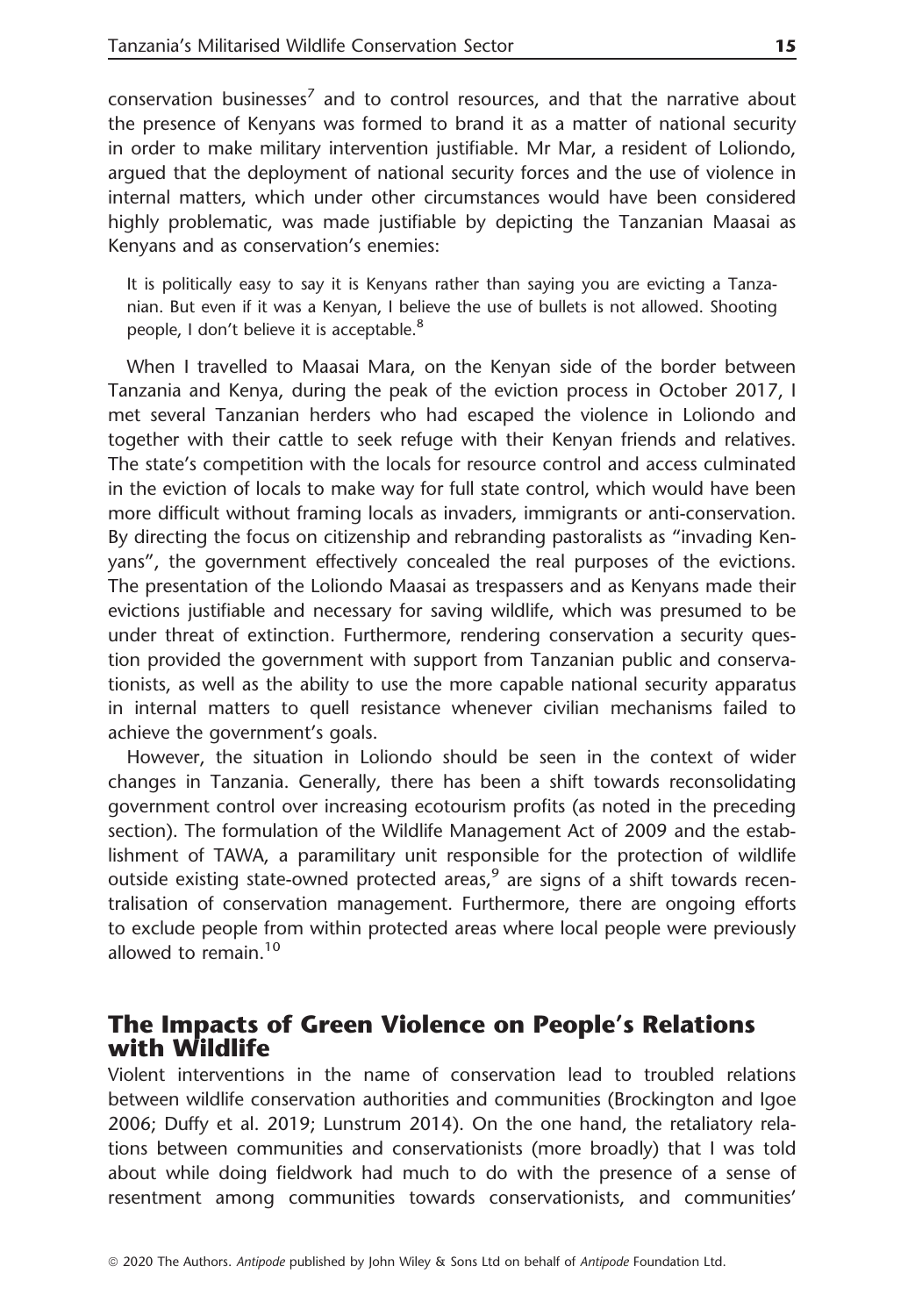perception that any wildlife related research was a plot to appropriate their resources. On the other hand, the retaliatory relations may contribute to loss of livelihoods for local communities that are evicted, along with those who are supposedly outsiders, and thus harm the relation between local communities and the wildlife, as they would lead to changes in how communities see the wildlife, as well as the creation of "polarised landscapes" (Brockington et al. 2008), with a "rift" between human and non-human spaces (Foster et al. 2010). One interviewed Maasai village leader expressed this as follows:

... this [wildlife conservation] is a curse for us, for our grazing, because why should they [conservation authorities] otherwise take our land from us if it doesn't give benefit as well to us. It is ... clear to us that wildlife are not a blessing, and what's even worse is the attitude of game officers towards them [the Maasai]. They beat them, shoot at them, [and] arrest their cows, and the enmity as a result is a very strong one.

He further argued that people would no longer easily accept conservation authorities' decisions:

In the future, whatever decision the government will come with, we will fight it. We will never accept it. They make decisions as government, but the people will fight it when it comes to the ground.

Resistance may take various forms. It can be outright confrontation, as in the numerous instances during which the residents of Loliondo allegedly swore to fight for their land (e.g. Patinkin 2013; The Citizen 2018). It may be manifested in surges of organised revolts by people affected by violent conservation, like the conditions that pressed pastoralists in Mali to join "jihadist" groups (Benjaminsen and Ba 2019). As Dowie (2009:xxvi) notes, evictees can be driven to take "desperate survival actions" against conservationists' interests. Such developments may serve to legitimise further militarised interventions to disarm locals, as Lunstrum (2014) argues. This could have negative implications for wildlife and general security. By contrast, resistance can also take the form of "weapons of the weak", as less symbolic actions to avoid confrontation with authorities (Holmes 2007; Scott 1985). Increasing incidences of wildlife poisoning and retaliatory killings by communities in Tanzania have been reported in recent years (Mariki et al. 2015; Masenga et al. 2013). As one village leader whom I interviewed argued, "they [conservation authorities] need communities more than they need guns to do conservation". He also argued that conservation authorities needed to engage communities through participatory decision-making.

#### Conclusions

In this paper I set out to analyse why violence is used in conservation and how the practice is legitimised in specific contexts. Through the analysis, I have aimed to contribute to the debate on militarisation and the use of violence in conservation by examining how the use of overt violence has been justified in a specific non-poaching context in Tanzania. At national level, the Wildlife Conservation Act of 2009 clearly underscores the need for the establishment of a paramilitary unit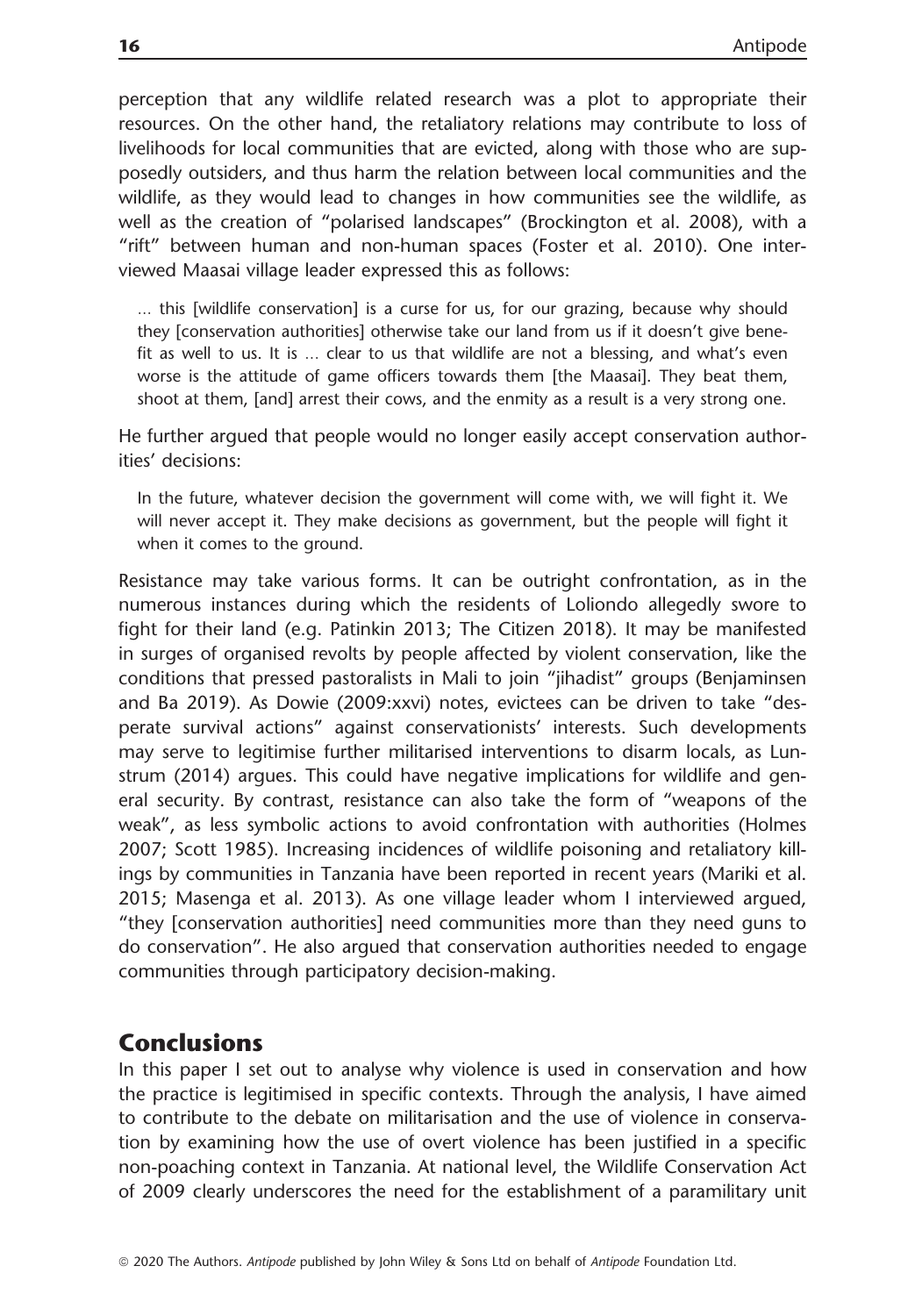under the Ministry of Natural Resources and Tourism in order to protect wildlife outside existing protected areas. This points to a return to the old "fences and fines" approach in which violence played a crucial role in the establishment of protected areas, but this time expanding them outside the existing protected areas. At national level, the official explanation for militarisation seems to be linked to poaching and narratives of decline in wildlife numbers.

With regard to specific contexts, such as Loliondo, the emergence of militarisation and use of violence has had to do with more than saving iconic species that might be threatened with extinction. It has been a way to ensure the expansion of exclusive protected areas. Violence, both in its overt and covert forms, has been an integral part of Tanzania's conservation history. In the 1990s, the Tanzanian government, partly pressed by international and local pressure groups and partly to present a "people-friendly" facade to capture donor funding, shifted its focus towards recognising communities' role in conservation, and allowed partial local control over resources and direct engagements between villages with tourism operators (Igoe 2005). However, direct engagement of communities with businesses at a time when tourism became lucrative reinvigorated the government's interest in reconsolidating control over local resources (Benjaminsen et al. 2013). The state then started sabotaging such arrangements by allocating the same land to new investors, which was fiercely resisted by communities. Violence thus emerged as a response to the different forms of resistance that arose from the communities challenging the state's resources claims. In so doing, conservation authorities in Tanzania drew on two narratives. On the one hand, they drew on biodiversity extinction narratives, to show how population growth, fragmentation of ecosystems and isolation of core protected areas were discursively linked to this decline. According to the authorities, the Serengeti was facing serious threat from a growing population along its boundaries, which called for the creation of a buffer to be managed by the new paramilitary unit. This was part of the wider process of militarisation in Tanzania, the justification of which has been linked to poaching and wildlife trafficking. On the other hand, Loliondo is located near the border with Kenya and there is a long history of cross-border seasonal migration of wildlife, pastoralists and their livestock. One narrative that has emerged among Tanzanian authorities in recent years is that many of those living in Loliondo are Kenyans who take advantage of Tanzanian resources. This historical migration pattern has thus been "rebranded" as invasion in order to make it acceptable to many non-Maasai local actors and other national and international actors, and thus justify the state's use of force to "protect" Tanzania and its resources. The rebranding has curbed any opposition to evictions that otherwise might have emerged from the Tanzanian public and international community, helped the state to gain support from conservationists, and justified military-like actions and the use of violence. Additionally, rebranding the resistance by locals as "encroachment" has depoliticised locals' fundamental political questions regarding landownership and benefit sharing.

This paper also contributes to the debates on the role that crisis narratives play in promoting violence in conservation. Specifically, my findings raise the following questions: What does expansion of protected areas at the scale proposed by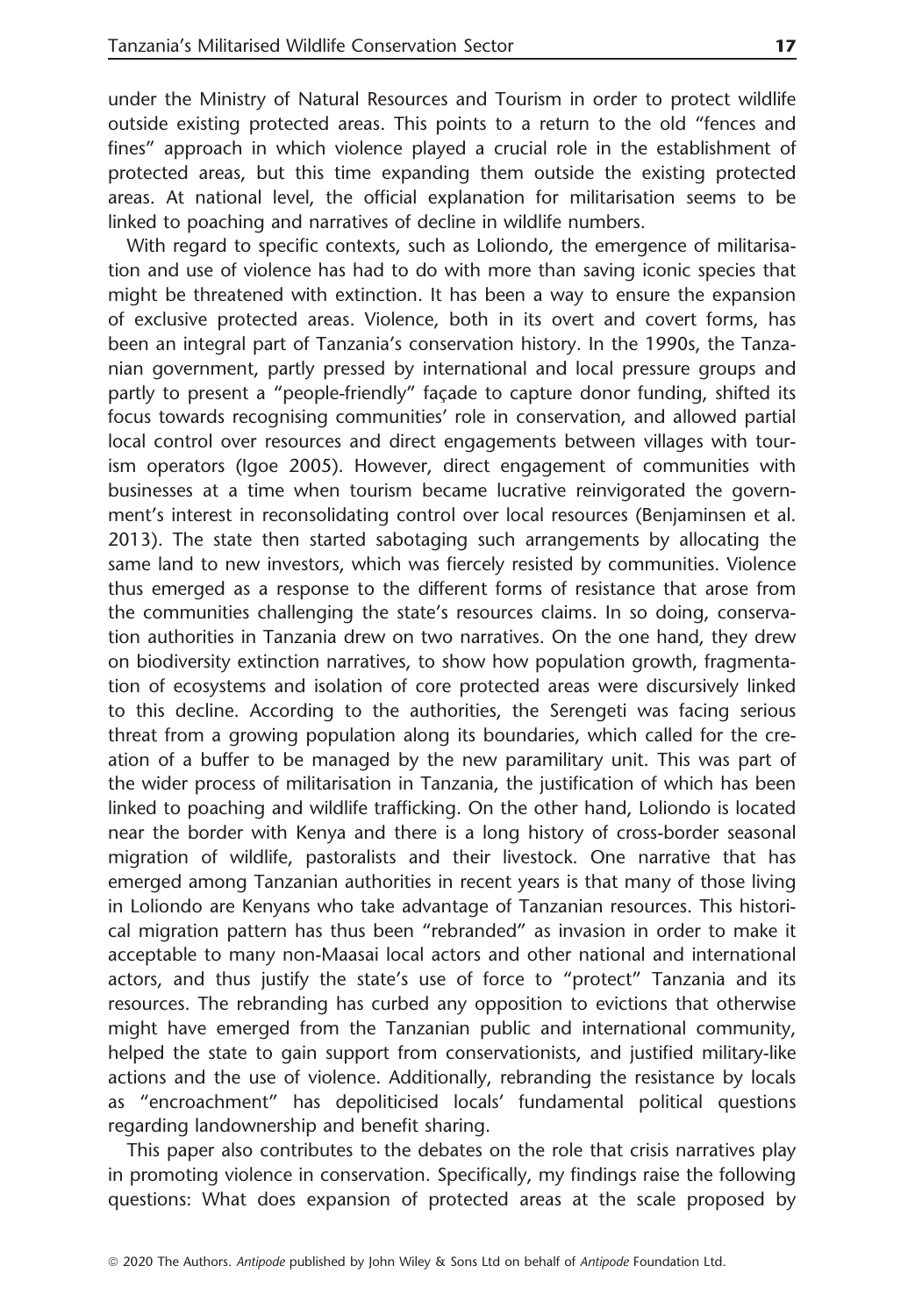neoprotectionist extinction narratives really entail? How does it unfold in different contexts? What are its social and ecological implications? It should be noted that biodiversity loss is real, but the choices of whether, how and where to conserve are political decisions with social and ecological consequences (Brockington et al. 2008). For example, wildlife numbers in the East Africa have significantly declined despite collective expansion of exclusive protected areas in recent decades (Ogutu et al. 2016) and it is important that we question the scholarly legitimacy of arguments that are in favour of further expansion of protected areas. I argue that framing biodiversity loss, whether due to poaching or habitat destruction, as an urgent matter or as an issue of national and global security helps to legitimise authorities' claims as guardians of conservation while simultaneously undermining locals' negotiating positions and it makes violence justifiable. The sense of emergency communicated by such narratives creates what Naomi Klein calls "democracy-free zones" (Klein 2007:140), a situation in which the customary need to gain consent from and an agreement with local people does not appear to apply. It serves long-standing interest in controlling resources, particularly financial benefits from wildlife tourism, and it legitimises violence. In the case of Loliondo, the absence of media coverage of an event that displaced and ruined the lives of c. 25,000 people is partly a testimony to the legitimising effect of such narratives.

The violence in Loliondo might not be representative of how the use of extinction narratives turns out elsewhere. However, given conservation's history of dependence on predominant narratives and violence, it is likely that similar experiences exist elsewhere (for a possible example, see Bocarejo and Ojeda 2016). As Schleicher et al. (2019) note, proposals for large-scale expansion of protected areas may affect the lives of up to one billion people globally. However, the Tanzanian state does not necessarily entirely depend on global extinction narratives to legitimise violent evictions. It has a long history of violently evicting people in the name of conservation and crisis narratives only give existing state interests to control resources a further nudge. Whether there is a direct relation between militarisation at national level and its use at local level could be a subject for future research.

#### Acknowledgements

Michael Ogbe (Department of Geography, Norwegian University of Science and Technology) assisted in drawing Figure 2. I thank the editor and the three anonymous reviewers for their helpful comments on previous versions of this article and the managing editor for facilitating the review process. I would also like to thank Haakon Lein, Tor A. Benjaminsen and Rosaleen Duffy for reading and commenting on earlier drafts of this paper, and the Tanzanian Wildlife Research Institute (TAWIRI) for facilitating the fieldwork on which this article is based.

#### **Endnotes**

 $1$  I later learned that there had been similar incidents in which villagers had attacked researchers due to their perceived affiliation with the Tanzanian government.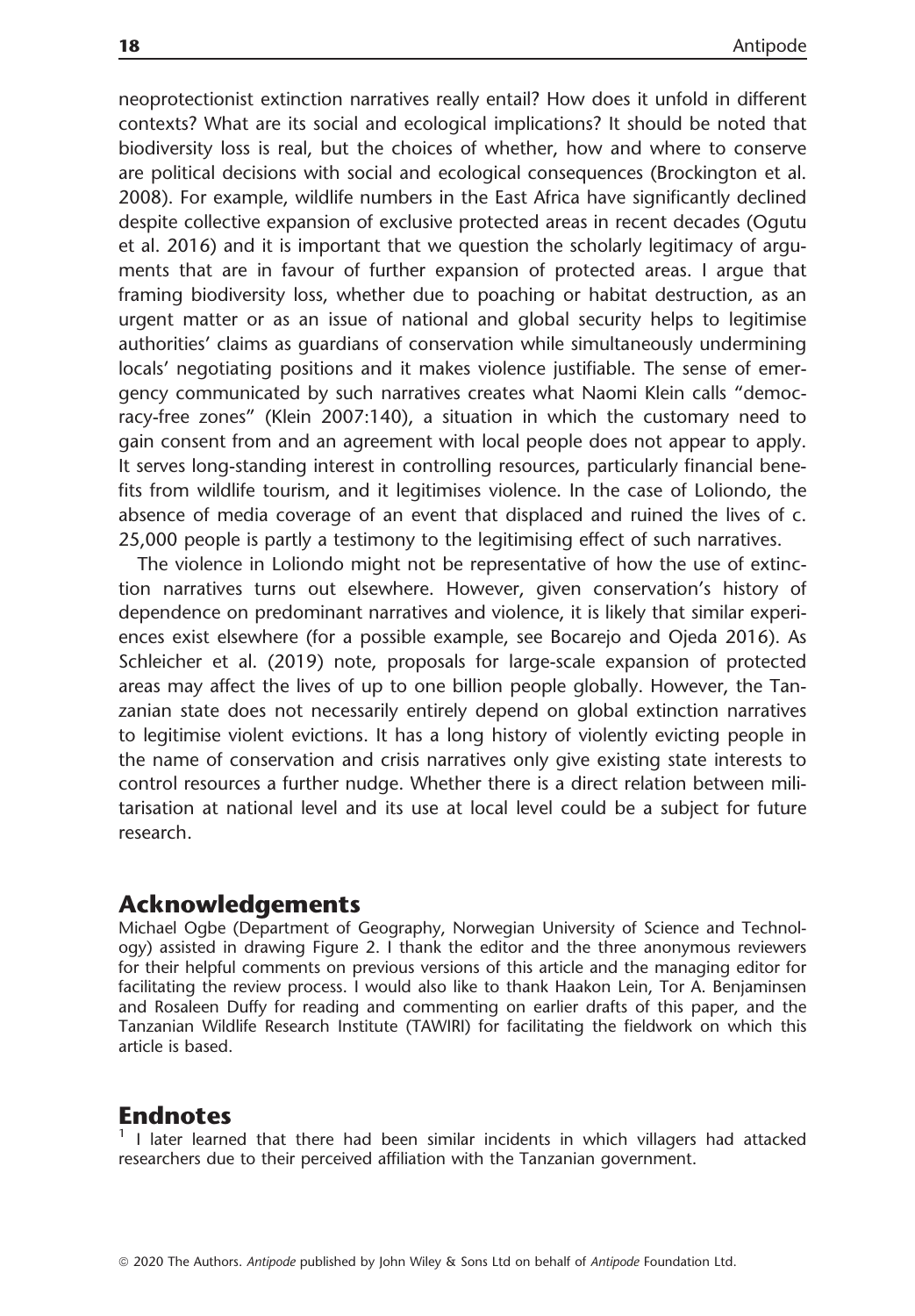<sup>2</sup> Source: document titled "Evaluation of Game Controlled Areas in Tanzania: Phase I, Loliondo and Kilombero" dated 2011 and accessed from the Tanzania Wildlife Research Institute (TAWIRI).<br><sup>3</sup> The IPBES platform is at https://www.ipbes.net/news/Media-Release-Global-Assessment

 $3$  As Tanzania is a very centralised state, "the government" in this paper refers to the national government.

<sup>5</sup> For example, Major General Gaudence Milanzi, an ex-army commander, currently serves as the Permanent Secretary of the Ministry of Natural Resources and Tourism. Similarly, Major General Khamis Semfuko leads the Tanzania Wildlife Management Authority (TAWA). <sup>6</sup> Article by Gerald Bigurube titled "The Serengeti of My Dreams" in Gorilla, a subscription

magazine published by the Frankfurt Zoological Society, in 2014.

Some interviewed locals claimed that some businesses were involved in supporting and facilitating the evictions. Although it was hard to find reliable evidence, local eyewitnesses claimed that the OBC provided support. Also, reports of previous rounds of evictions showed that operations were sponsored by the OBC (e.g. [http://www.tanzaniapastoralist.](http://www.tanzaniapastoralist.org/uploads/1/0/2/7/10277102/loliondo_land_conflict_has_ended_-_22_sept_2013.pdf://www.tanzaniapastoralist.org/uploads/1/0/2/7/10277102/loliondo_land_conflict_has_ended_-_22_sept_2013.pdf) [org/uploads/1/0/2/7/10277102/loliondo\\_land\\_conflict\\_has\\_ended\\_-\\_22\\_sept\\_2013.pdf](http://www.tanzaniapastoralist.org/uploads/1/0/2/7/10277102/loliondo_land_conflict_has_ended_-_22_sept_2013.pdf://www.tanzaniapastoralist.org/uploads/1/0/2/7/10277102/loliondo_land_conflict_has_ended_-_22_sept_2013.pdf))<br><sup>8</sup> Source: a video interview at https://www.youtube.com/watch?v=sMPfjlKy2pM

 $9$  Financial support for the establishment of TAWA was provided by both the Frankfurt Zoological Society and GZS ([https://www.giz.de/en/worldwide/28017.html](https://www.giz.de/en/worldwide/28017.html://www.giz.de/en/worldwide/28017.html))

 $10$  To the south of Loliondo, the Ngorongoro Conservation Area (NCA), a World Heritage Site since 1979 and multiple land use system since 1959, is moving towards a non-multiple land use model. According to an unpublished CAA report produced in August 2019, more than 70,000 people may face relocation, (unpublished). The UNESCO World Heritage Committee has been pressuring the Tanzanian government to "voluntarily relocate" people out of the NCAA. In its assessment reports from 2012 and 2019, the committee noted that population growth within the NCA was a grave concern to the integrity of the World Heritage Site and suggested that the state should take measures, including voluntary relocation of people of the NCA. A map in the NCAA's report shows "zoning" arrangements with reduced settlement sizes and livestock grazing areas, and includes the strip of land in Loliondo (c. 1500  $km^2$ ) where evictions took place in 2017, in the NCA, confirming that the intention is to expand exclusive protected area space.

#### References

- Adams I S and McShane T O (1996) The Myth of Wild Africa: Conservation Without Illusion. Berkeley: University of California Press
- Adams W M (2004) Against Extinction: The Story of Conservation. London: Earthscan
- Anaya J (2010) "Cases Examined by the Special Rapporteur (June 2009—July 2010)." Report by the Special Rapporteur on the situation of human rights and fundamental freedoms of indigenous people, United Nations Human Rights Council [http://unsr.jame](http://unsr.jamesanaya.org/cases-2010/32-united-republic-of-tanzania-alleged-forced-removal-of-pastoralists) [sanaya.org/cases-2010/32-united-republic-of-tanzania-alleged-forced-removal-of-pastoralists](http://unsr.jamesanaya.org/cases-2010/32-united-republic-of-tanzania-alleged-forced-removal-of-pastoralists) (last accessed 2 April 2020)<br>Arhem K (1985) Pastoral Man in the Garden of Eden: The Maasai of Ngorongoro Conservation
- Area, Tanzania. Uppsala: University of Uppsala
- Bartels L E (2016) Contested land in Loliondo: The eastern border of the Serengeti National Park between conservation, hunting tourism, and pastoralism. In J Niewöhner, A Bruns, P Hostert, T Krueger, J Ø Nielsen, H Haberl, C Lauk, J Lutz and D Müller (eds) Land Use Competition: Ecological, Economic, and Social Perspectives (pp 149–164). Cham: Springer
- Benjaminsen T A and Ba B (2019) Why do pastoralists in Mali join jihadist groups? A political ecological explanation. Journal of Peasant Studies 46(1):1–20
- Benjaminsen T A, Goldman M J, Minwary M Y and Maganga F P (2013) Wildlife management in Tanzania: State control, rent seeking, and community resistance. Development and Change 44(5):1087–1109
- Bergius M, Benjaminsen T A, Maganga F and Buhaug H (2020) Green economy, degradation narratives, and land-use conflicts in Tanzania. World Development 129 [https://doi.](https://doi.org/10.1016/j.worlddev.2019.104850) [org/10.1016/j.worlddev.2019.104850](https://doi.org/10.1016/j.worlddev.2019.104850)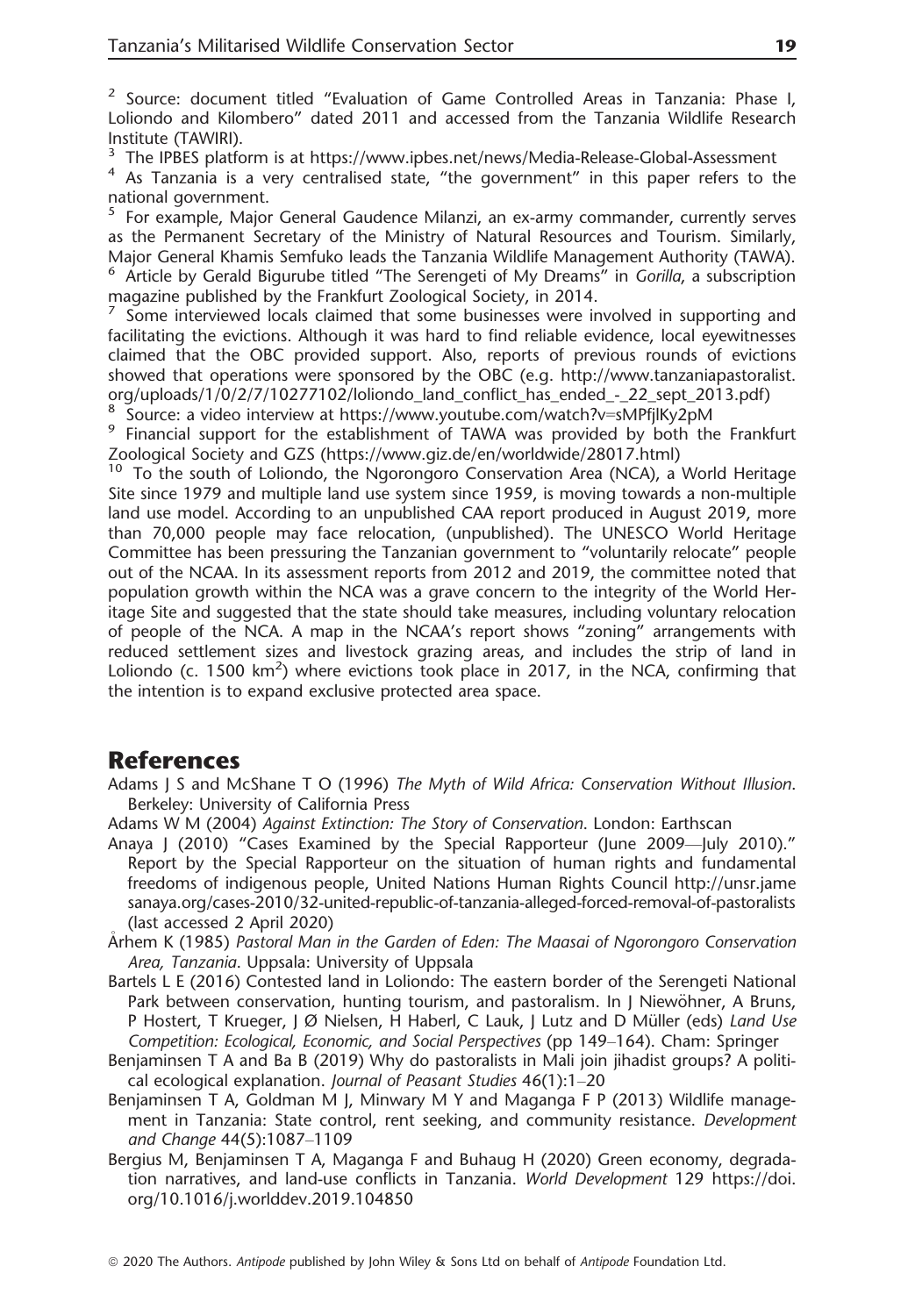- Bluwstein J (2018) From colonial fortresses to neoliberal landscapes in Northern Tanzania: A biopolitical ecology of wildlife conservation. Journal of Political Ecology 25(1):144–168
- Bluwstein J and Lund J F (2018) Territoriality by conservation in the Selous-Niassa Corridor in Tanzania. World Development 101:453–465
- Bocarejo D and Ojeda D (2016) Violence and conservation: Beyond unintended consequences and unfortunate coincidences. Geoforum 69:176–183
- Brockington D (2002) Fortress Conservation: The Preservation of the Mkomazi Game Reserve, Tanzania. Bloomington: Indiana University Press
- Brockington D (2008) Preserving the New Tanzania: Conservation and land use change. International Journal of African Historical Studies 41(3):557–579
- Brockington D and Duffy R (2010) Capitalism and conservation: The production and reproduction of biodiversity conservation. Antipode 42(3):469–484
- Brockington D and Igoe J (2006) Eviction for conservation: A global overview. Conservation and Society 4(3):424–470
- Brockington D, Igoe J and Duffy R (2008) Nature Unbound: Conservation, Capitalism, and the Future of Protected Areas. London: Earthscan
- Büscher B (2016) "Rhino poaching is out of control!": Violence, race, and the politics of hysteria in online conservation. Environment and Planning A 48(5):979–998
- Büscher B and Fletcher R (2019) Towards convivial conservation. Conservation and Society 17(3):283–296
- Büscher B and Fletcher R (2020) The Conservation Revolution: Radical Ideas for Saving Nature Beyond the Anthropocene. London: Verso
- Büscher B, Fletcher R, Brockington D, Sandbrook C, Adams W M, Campbell L, Corson C, Dressler W, Duffy R, Gray N, Holmes G, Kelly A, Lunstrum E, Ramutsindela M and Shanker K (2017) Half-earth or whole earth? Radical ideas for conservation, and their implications. Oryx 51(3):407–410
- Cavanagh C J and Benjaminsen T A (2014) Virtual nature, violent accumulation: The "spectacular failure" of carbon offsetting at a Ugandan National Park. Geoforum 56:55–65
- Cavanagh C J and Benjaminsen T A (2015) Guerrilla agriculture? A biopolitical guide to illicit cultivation within an IUCN Category II protected area. Journal of Peasant Studies 42 (3/4):725–745
- Cavanagh C J, Vedeld P O and Trædal L T (2015) Securitizing REDD+? Problematizing the emerging illegal timber trade and forest carbon interface in East Africa. Geoforum 60:72– 82
- Ceballos G, Ehrlich P R and Dirzo R (2017) Biological annihilation via the ongoing sixth mass extinction signaled by vertebrate population losses and declines. PNAS 114(30): E6089–E6096
- Dowie M (2009) Conservation Refugees: The Hundred-Year Conflict between Global Conservation and Native Peoples. Cambridge: MIT Press
- Duffy R (2014) Waging a war to save biodiversity: The rise of militarised conservation. International Affairs 90(4):819–834
- Duffy R (2016) War, by conservation. Geoforum 69:238–248
- Duffy R and Humphreys J (2014) "Mapping Donors: Key Areas For Tackling Illegal Wildlife Trade (Asia and Africa)." Department for International Development (DFID) / HTSPE and IMC Worldwide [https://assets.publishing.service.gov.uk/media/57a089b340f0b](https://assets.publishing.service.gov.uk/media/57a089b340f0b6497400020c/EoD_HD151_June2014_Mapping_Donors.pdf) [6497400020c/EoD\\_HD151\\_June2014\\_Mapping\\_Donors.pdf](https://assets.publishing.service.gov.uk/media/57a089b340f0b6497400020c/EoD_HD151_June2014_Mapping_Donors.pdf) (last accessed 15 April 2020)
- Duffy R, Massé F, Smidt E, Marijnen E, Büscher B, Verweijen J, Ramutsindela M, Simlai T, Joanny L and Lunstrum E (2019) Why we must question the militarisation of conservation. Biological Conservation 232:66–73
- Duffy R, St John F, Büscher B and Brockington D (2015) The militarisation of anti-poaching: Undermining long term goals? Environmental Conservation 42(4):345–348
- Foster | B, Clark B and York R (2010) The Ecological Rift: Capitalism's War on the Earth. New York: Monthly Review Press
- Gardner B (2012) Tourism and the politics of the global land grab in Tanzania: Markets, appropriation, and recognition. Journal of Peasant Studies 39(2):377–402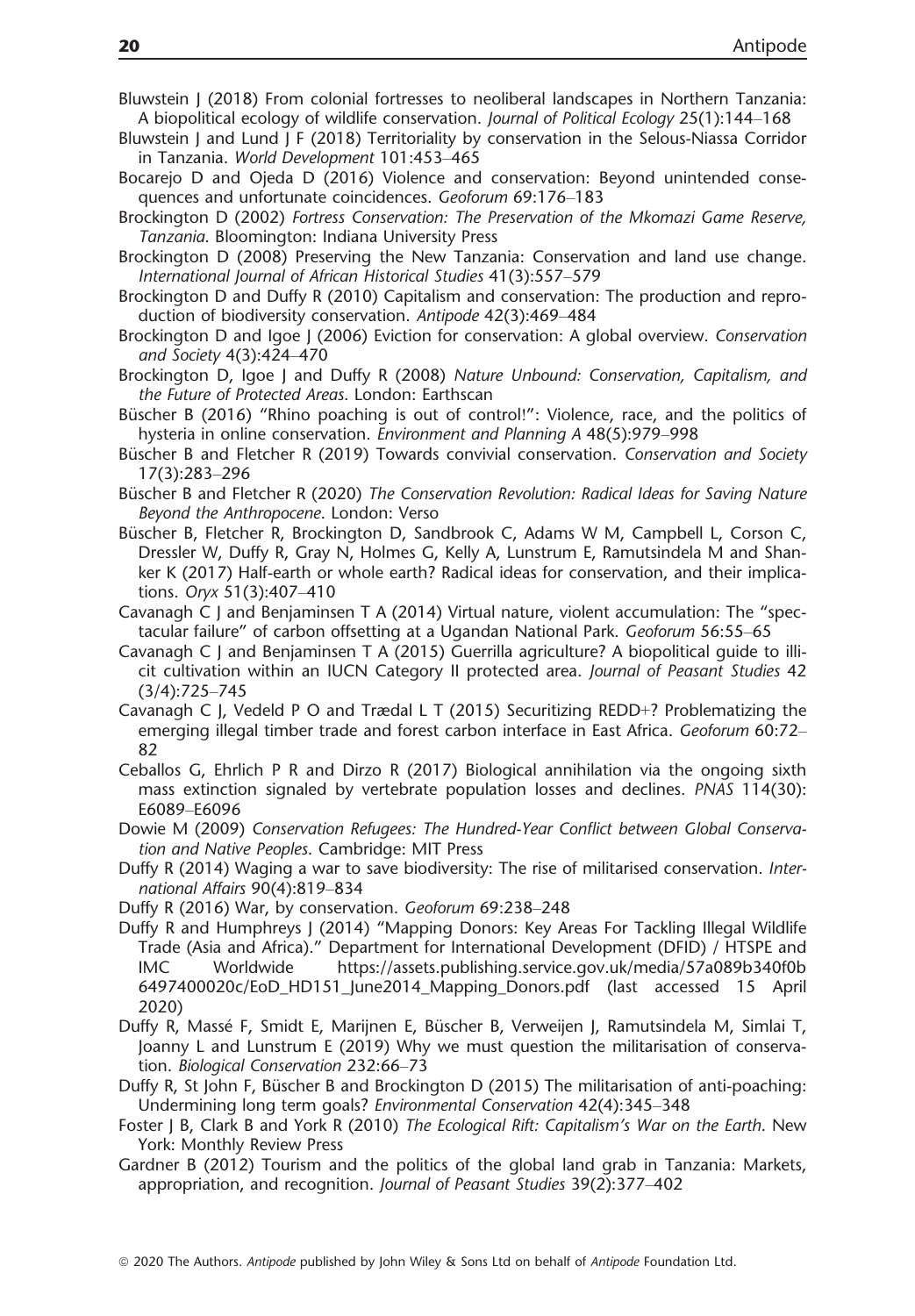- Gardner B (2016) Selling the Serengeti: The Cultural Politics of Safari Tourism. Athens: University of Georgia Press
- Goldman M (2009) Constructing connectivity: Conservation corridors and conservation politics in East African rangelands. Annals of the Association of American Geographers 99 (2):335–359

Goldman M (2011) Strangers in their own land: Maasai and wildlife conservation in Northern Tanzania. Conservation and Society 9(1):65–79

Holmes G (2007) Protection, politics, and protest: Understanding resistance to conservation. Conservation and Society 5(2):184–201

- Hutton J, Adams W M and Murombedzi J C (2005) Back to the barriers? Changing narratives in biodiversity conservation. Forum for Development Studies 32(2):341–370
- Igoe J (2005) Global indigenism and spaceship earth: Convergence, space, and re-entry friction. Globalizations 2(3):377–390

Jones A and Manda D L (2006) Violence and "othering" in colonial and postcolonial Africa —Case study: Banda's Malawi. Journal of African Cultural Studies 18(2):197–213

Klein N (2007) The Shock Doctrine: The Rise of Disaster Capitalism. New York: Henry Holt

Klein N (2016) Let them drown: The violence of othering in a warming world. London Review of Books 1 June

Kolbert E (2014) The Sixth Extinction: An Unnatural History. New York: Henry Holt

- Leakey R E and Lewin R (1996) The Sixth Extinction: Biodiversity and Its Survival. London: Weidenfeld and Nicolson
- Li T M (2011) Centering labor in the land grab debate. Journal of Peasant Studies 38 (2):281–298
- Loliondo Joint Fact Finding Mission (2015) "Human Rights NGOs Joint Intervention Report, May 2015." [https://www.academia.edu/17104118/Loliondo\\_Human\\_Rights\\_Report](https://www.academia.edu/17104118/Loliondo_Human_Rights_Report) (last accessed 4 April 2020)
- Lunstrum E (2014) Green militarisation: Anti-poaching efforts and the spatial contours of Kruger National Park. Annals of the Association of American Geographers 104(4):816–832
- Lunstrum E and Ybarra M (2018) Deploying difference: Security threat narratives and state displacement from protected areas. Conservation and Society 16(2):114–124
- Marijnen E and Verweijen J (2016) Selling green militarisation: The discursive (re)production of militarised conservation in the Virunga National Park, Democratic Republic of the Congo. Geoforum 75:274–285
- Mariki S B, Svarstad H and Benjaminsen T A (2015) Elephants over the cliff: Explaining wildlife killings in Tanzania. Land Use Policy 44:19–30
- Masenga E, Lyamuya R, Nyaki A, Kuya S, Jaco A and Kohi E (2013) Strychnine poisoning in African wild dogs (Lycaon pictus) in the Loliondo game controlled area, Tanzania. International Journal of Biodiversity Conservation 5(6):367–370
- Massé F and Lunstrum E (2016) Accumulation by securitization: Commercial poaching, neoliberal conservation, and the creation of new wildlife frontiers. Geoforum 69:227–237
- Mehta L, Huff A and Allouche J (2019) The new politics and geographies of scarcity. Geoforum 101:222–230
- Melber H (2014) "Othering" and structural violence in former settler colonies. Africa Insight 44(1):191–207
- Miller J E (2016) Local agency at the intersection of global conservation discourse and the political economy of wildlife in Tanzania. World Development Perspectives 1:33–35
- Mittal A and Fraser E (2018) "Losing the Serengeti: The Maasai Land That Was To Run Forever." The Oakland Institute [https://www.oaklandinstitute.org/sites/oaklandinstitute.org/](https://www.oaklandinstitute.org/sites/oaklandinstitute.org/files/losing-the-serengeti.pdf) fi[les/losing-the-serengeti.pdf](https://www.oaklandinstitute.org/sites/oaklandinstitute.org/files/losing-the-serengeti.pdf) (last accessed 15 April 2020)
- Nelson F (2004) "The Evolution and Impacts of Community-Based Ecotourism in Northern Tanzania." Issue Paper No. 131, International Institute for Environment and Development<https://pubs.iied.org/pdfs/9507IIED.pdf> (last accessed 15 April 2020)
- Nelson F and Makko S O (2012) "Communities, Conservation, and Conflicts in the Tanzanian Serengeti: Preserving Rights To Gain Benefits." Ujamaa Community Resource Team [http://www.ujamaa-crt.org/uploads/1/2/5/7/12575135/assets\\_chapter\\_5.pdf](http://www.ujamaa-crt.org/uploads/1/2/5/7/12575135/assets_chapter_5.pdf) (last accessed 4 April 2020)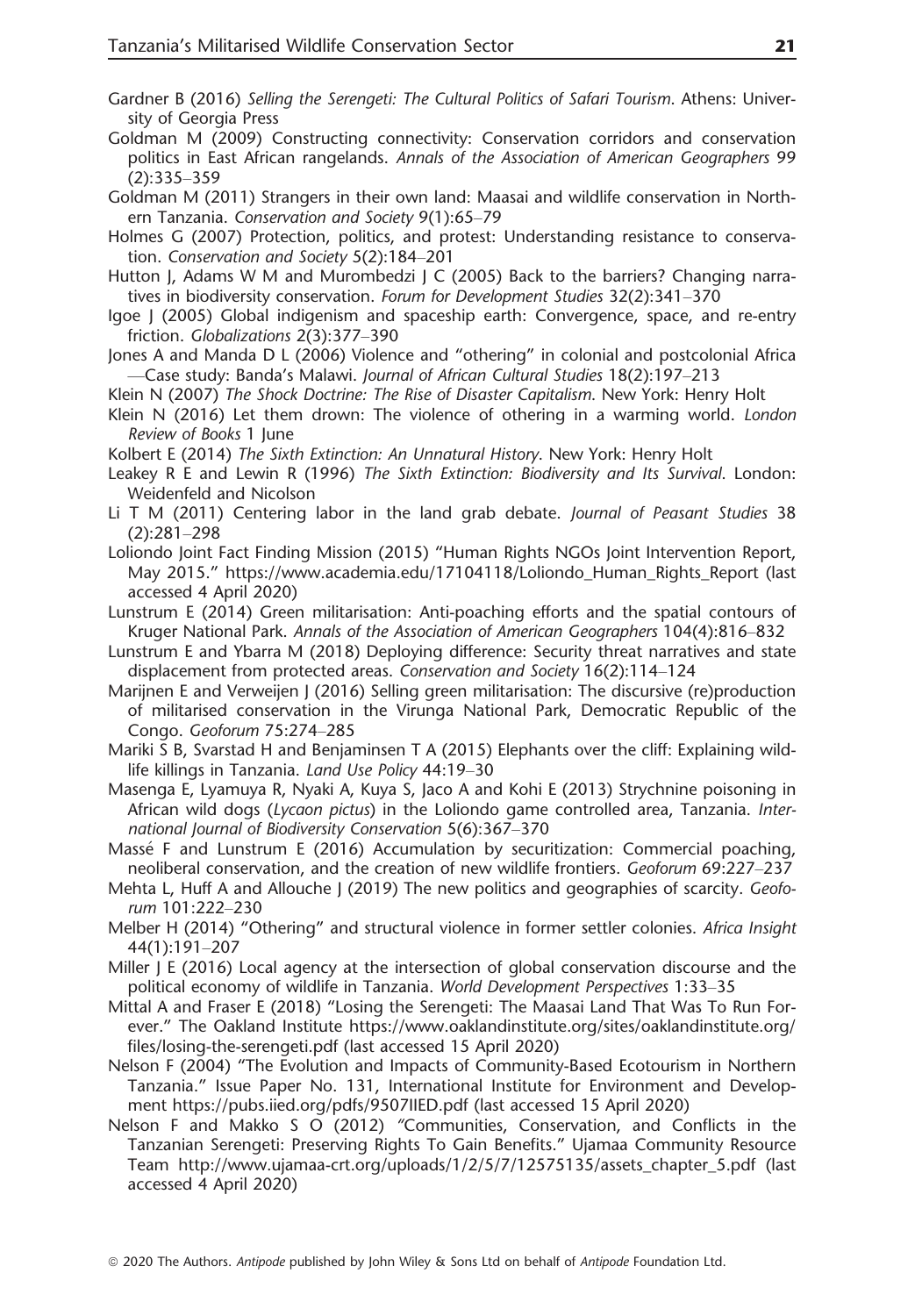- Neumann R (2001) Disciplining peasants in Tanzania: From state violence to state surveillance in wildlife conservation. In N L Peluso and M Watts (eds) Violent Environments (pp 305–327). Ithaca: Cornell University Press
- Neumann R (2004) Moral and discursive geographies in the war for biodiversity in Africa. Political Geography 23(7):813–837
- Neumann R (2005) Making Political Ecology: Human Geography in the Making. New York: Routledge
- Ngoitiko M and Nelson F (2013) What Africa can learn from Tanzania's remarkable Masai lands rights victory. The Guardian 8 October [https://www.theguardian.com/global-devel](https://www.theguardian.com/global-development/poverty-matters/2013/oct/08/africa-tanzania-masai-land-rights-victory#comments) [opment/poverty-matters/2013/oct/08/africa-tanzania-masai-land-rights-victory#comme](https://www.theguardian.com/global-development/poverty-matters/2013/oct/08/africa-tanzania-masai-land-rights-victory#comments) [nts](https://www.theguardian.com/global-development/poverty-matters/2013/oct/08/africa-tanzania-masai-land-rights-victory#comments) (last accessed 4 April 2020)
- Ngoitiko M, Sinandei M, Meitaya P and Nelson F (2010) Pastoral activists: Negotiating power imbalances in the Tanzanian Serengeti. In F Nelson (ed) Community Rights, Conservation, and Contested Land: The Politics of Natural Resource Governance in Africa (pp 269–289). London: Earthscan
- Noe C (2019) The Berlin curse in Tanzania: (Re)making of the Selous World Heritage Property. South African Geographical Journal 101(3):379–398
- Ogutu J O, Piepho H-P, Said M Y, Ojwang G O, Njino L W, Kifugo S C and Wargute P W (2016) Extreme wildlife declines and concurrent increase in livestock numbers in Kenya: What are the causes? PLoS ONE 11(9)<https://doi.org/10.1371/journal.pone.0163249>
- Otto S P (2018) Adaptation, speciation, and extinction in the Anthropocene. Proceedings of the Royal Society B: Biological Sciences 285(1891) [https://doi.org/10.1098/rspb.2018.](https://doi.org/10.1098/rspb.2018.2047) [2047](https://doi.org/10.1098/rspb.2018.2047)
- Pastoralists Indigenous Non Governmental Organization's Forum (2017) "Case-Based Study Report: Identification and Documentation of the Human Rights Violations Against Pastoral Community in Loliondo, Ngorongoro District, Arusha Region, Tanzania." Ujamaa Community Resource Team and Pastoral Women's Council [http://www.pingosforum.or.](http://www.pingosforum.or.tz/index.php/about-us/reports/studies/61-loliondo-hr-documentation/file) [tz/index.php/about-us/reports/studies/61-loliondo-hr-documentation/](http://www.pingosforum.or.tz/index.php/about-us/reports/studies/61-loliondo-hr-documentation/file)file (last accessed 16 April 2020)
- Patinkin J (2013) Tanzania's Maasai battle game hunters for grazing land. BBC News 18 April<https://www.bbc.com/news/world-africa-22155538> (last accessed 5 April 2020)
- Reuters (2018) Maasai clash with Tanzania in court over eviction from Serengeti. 8 June [https://www.reuters.com/article/us-tanzania-land-court/maasai-clash-with-tanzania-in](https://www.reuters.com/article/us-tanzania-land-court/maasai-clash-with-tanzania-in-court-over-eviction-from-serengeti-idUSKCN1J333F)[court-over-eviction-from-serengeti-idUSKCN1J333F](https://www.reuters.com/article/us-tanzania-land-court/maasai-clash-with-tanzania-in-court-over-eviction-from-serengeti-idUSKCN1J333F) (last accessed 16 April 2020)
- Said E W (1985) Orientalism. London: Penguin
- Schauer J (2018) "We hold it in trust": Global wildlife conservation, Africanization, and the end of Empire. Journal of British Studies 57(3):516–542
- Schleicher J, Zaehringer J G, Fastré C, Vira B, Visconti P and Sandbrook C (2019) Protecting half of the planet could directly affect over one billion people. Nature Sustainability 2 (12):1094–1096
- Scott J C (1985) Weapons of the Weak: Everyday Forms of Peasant Resistance. New Haven: Yale University Press
- Shetler J B (2007) Imagining Serengeti: A History of Landscape Memory in Tanzania from Earliest Times to the Present. Athens: Ohio University Press
- Springer S and Le Billon P (2016) Violence and space: An introduction to the geographies of violence. Political Geography 52:1–3
- TANAPA (2018) "Tanzania National Parks: Investment Prospectus 2018." Tanzania National Parks [http://travelsdocbox.com/Africa/70471724-Tanzania-national-parks-investment-pro](http://travelsdocbox.com/Africa/70471724-Tanzania-national-parks-investment-prospectus.html) [spectus.html](http://travelsdocbox.com/Africa/70471724-Tanzania-national-parks-investment-prospectus.html) (last accessed 16 April 2020)
- TAWA (2020) "Tanzania Wildlife Management Authority (TAWA): Introduction." Tanzania Wildlife Management Authority<http://www.tawa.go.tz/> (last accessed 16 April 2020)
- The Citizen (2018) Tanzania's Maasai clash with government in court over Serengeti eviction. 8 June [https://www.thecitizen.co.tz/news/Tanzania-s-Maasai-clash-with-governme](https://www.thecitizen.co.tz/news/Tanzania-s-Maasai-clash-with-government-/1840340-4602442-jotk4tz/index.html) [nt-/1840340-4602442-jotk4tz/index.html](https://www.thecitizen.co.tz/news/Tanzania-s-Maasai-clash-with-government-/1840340-4602442-jotk4tz/index.html) (last accessed 5 April 2020)